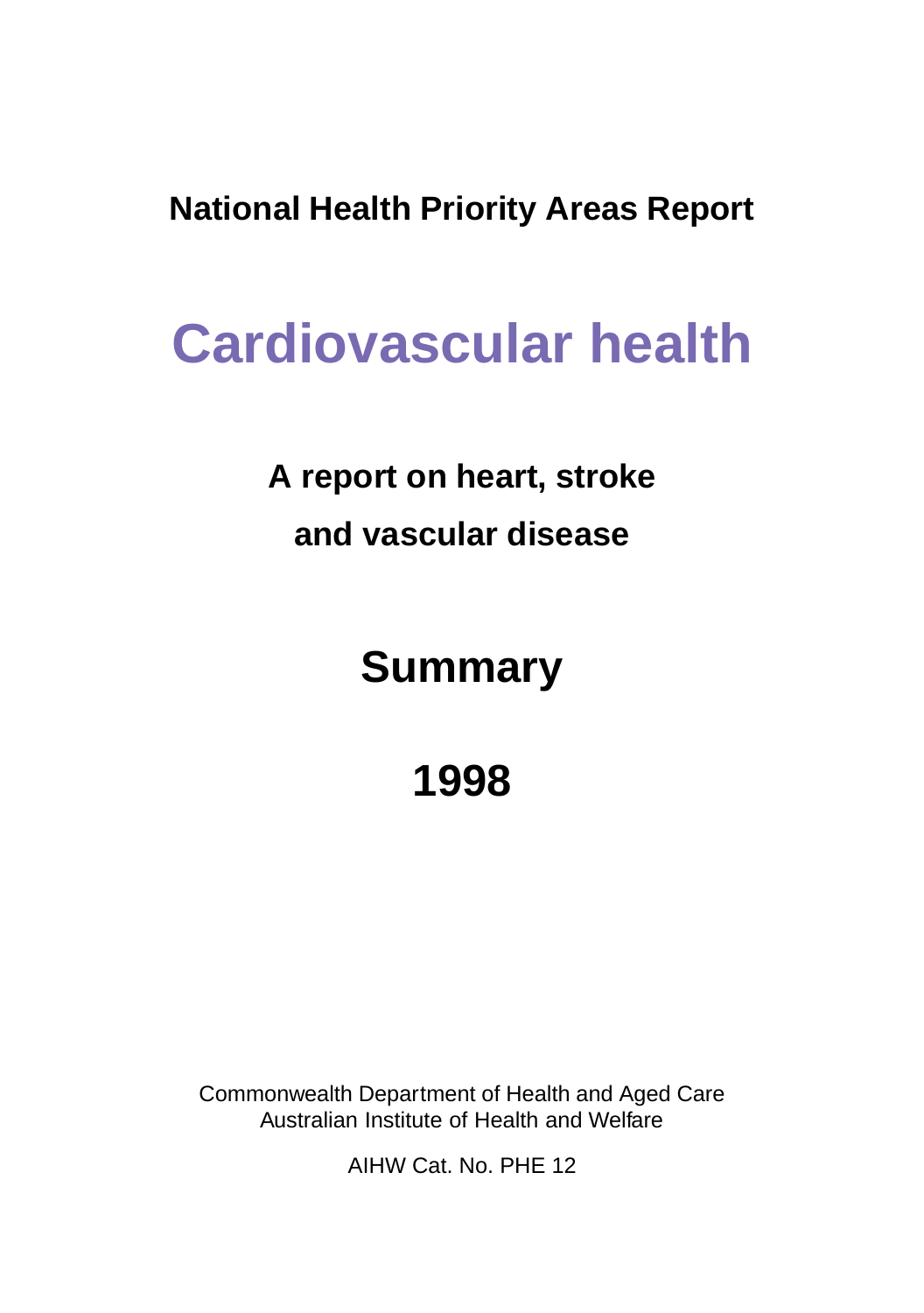© Commonwealth of Australia 1999

ISBN 0 642 39405 9

This work is copyright. Apart from any use as permitted under the *Copyright Act 1968*, no part may be reproduced by any process without written permission from AusInfo. Requests and enquiries concerning reproduction and rights should be directed to the Manager, Legislative Services, AusInfo, GPO Box 84, Canberra, ACT 2601.

Commonwealth Department of Health and Aged Care and Australian Institute of Health and Welfare (1999) *National Health Priority Areas Report: Cardiovascular Health 1998 — Summary.* AIHW Cat. No. PHE 12. HEALTH and AIHW, Canberra.

A complete list of the Department of Health and Aged Care publications is available from the Publications Officer, Tel: (02) 6289 5811 or via the Department's web-site at: http://www.health.gov.au.

A complete list of the Institute's publications is available from the Publications Unit, Australian Institute of Health and Welfare, GPO Box 570, Canberra ACT 2601, or via the Institute's web-site at http://www.aihw.gov.au.

Editing, production and desktop publishing by Ampersand Editorial & Design, Canberra.

Cover design by Miller Street Studio, Canberra.

Publications Approval Number 2544.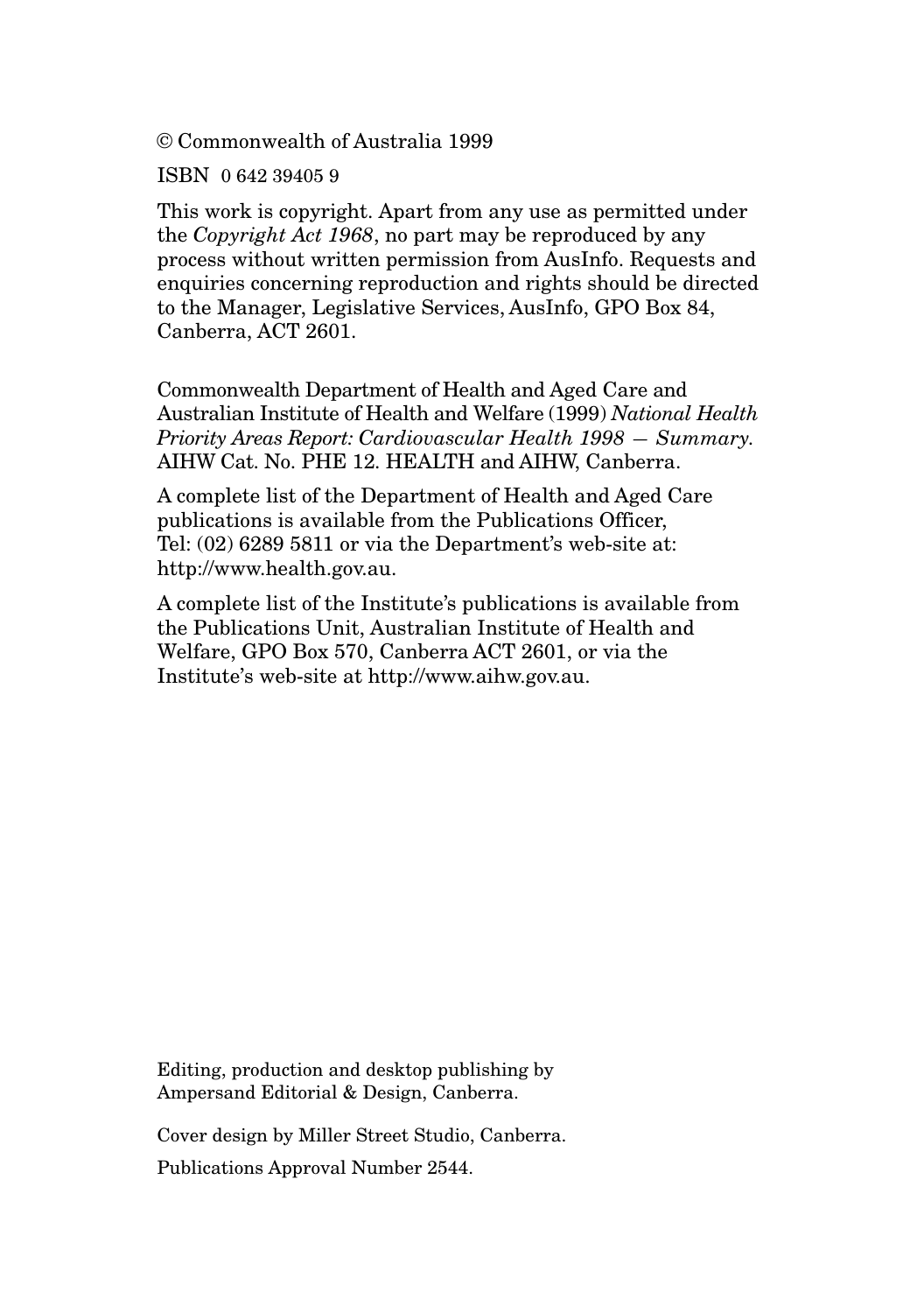# **Contents**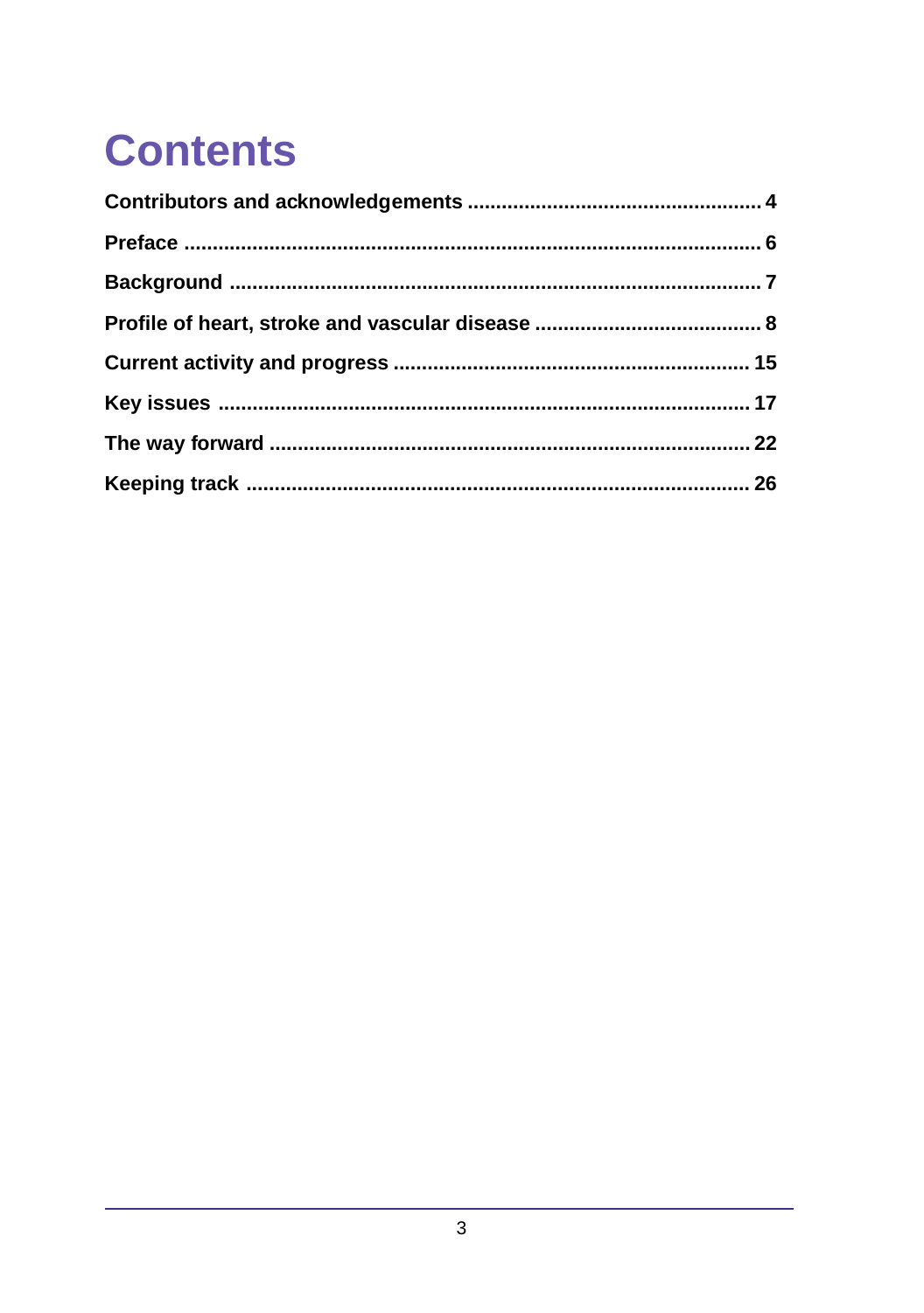# <span id="page-3-0"></span>**Contributors and acknowledgements**

#### **National Health Priority Committee Members**

| Judith Whitworth (Chair)        | Commonwealth                                                            |
|---------------------------------|-------------------------------------------------------------------------|
| Penny Gregory                   | <b>Australian Capital Territory</b>                                     |
| Bill Cowie/ Kim Carter          | New South Wales                                                         |
| John Condon/Edouard d'Espaignet | Northern Territory                                                      |
| John O'Brien                    | Queensland                                                              |
| David Filby                     | South Australia                                                         |
| Mercia Bresnehan                | Tasmania                                                                |
| John Catford                    | Victoria                                                                |
| Mark Salmon                     | Western Australia                                                       |
| Richard Madden                  | Australian Institute of Health and<br>Welfare                           |
| Jack Best                       | National Health and Medical Research<br>Council                         |
| George Rubin                    | National Health and Medical Research<br>Council                         |
| Liz Furler                      | Population Health Division,<br>Commonwealth                             |
| Peter Fisher                    | Office of National Health and Medical<br>Research Council, Commonwealth |

#### **National Health Priority Committee Secretariat**

Angela Reddy (Secretary) Marian Mulhall Sue Lockyer Leilani Pearce Liz Metelovski Louis Young

#### **Expert Advisory Group on Heart, Stroke and Vascular Disease**

| Andrew Tonkin (Chair) | <b>National Heart Foundation</b>                 |
|-----------------------|--------------------------------------------------|
| Adrian Bauman         | Liverpool Hospital, Sydney                       |
| <b>Stan Bennett</b>   | Australian Institute of Health and<br>Welfare    |
| Ben Bidstrup          | Townsville General Hospital                      |
| Glenn Close           | New South Wales Health Department                |
| Annette Dobson        | Newcastle University                             |
| Geoff Donnan          | Austin and Repatriation Medical Centre           |
| Ben Freedman          | Concord Hospital, Sydney                         |
| Marcia George         | Austin and Repatriation Medical Centre           |
| Graeme Hankey         | Royal Perth Hospital                             |
| Noel Hayman           | Inala Community Centre, Brisbane                 |
| Michele Herriot       | South Australian Department of<br>Human Services |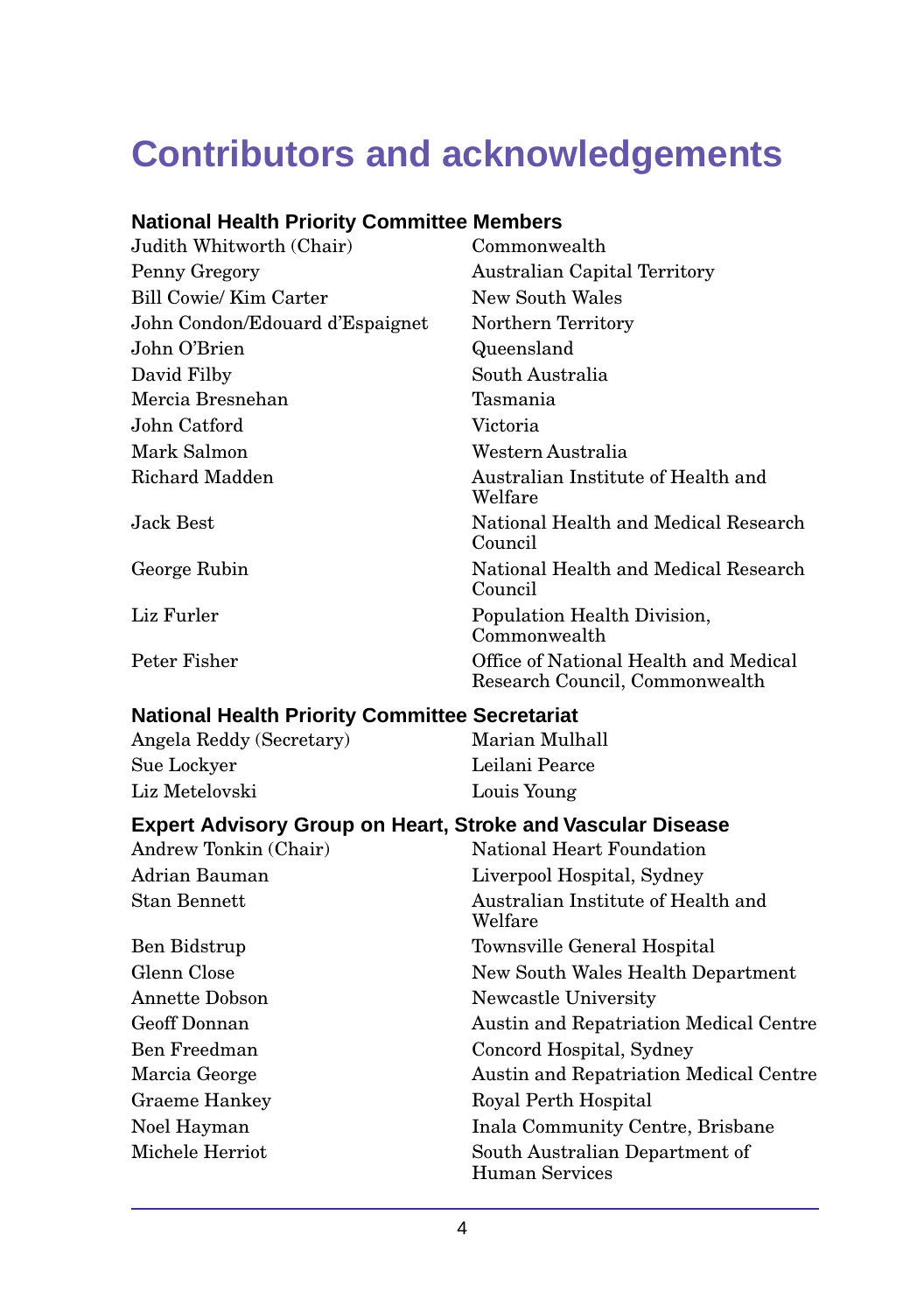| Keith Hill               | National Ageing Research Institute        |
|--------------------------|-------------------------------------------|
| Kerry Inder              | John Hunter Hospital, Newcastle           |
| Ray Judd                 | Department of Human Services,<br>Victoria |
| John McNeil              | Monash University                         |
| Paul Norman              | <b>Fremantle Hospital</b>                 |
| Leon Piterman            | Monash University                         |
| Angela Reddy (Secretary) | Commonwealth                              |
| Ian Ring                 | James Cook University, Townsville         |
| Ian Scott                | Princess Alexandra Hospital, Brisbane     |

#### **Australian Institute of Health and Welfare**

| Tim Armstrong        | Stan Bennett     |
|----------------------|------------------|
| Kuldeep Bhatia       | Indra Gajanayake |
| Paul Jelfs           | Paul Magnus      |
| Susana Senes-Ferrari | Sushma Mathur    |

#### **Technical editors**

Elizabeth Hall Ampersand Editorial & Design Jennifer Zangger Ampersand Editorial & Design

Thanks are also due to the following for their assistance in preparing this report: Con Aroney, Meredith Cooney, Christopher Burns, Trevor Shilton, Pat Field, Ian Anderson, Marilyn Wise, Michael Frommer, Konrad Jamrozik, John Bass, Mark Nelson, Robyn McDermott, Tarun Weeramanthri, Nancy Huang, Jonathan Carapetis, Peter Fletcher, Ian Cameron, Gordon Gregory, and David Kelly. Also to the following organisations: Australian Cardiac Rehabilitation Association Brain Foundation Cardiac Society of Australia and New Zealand Heads of Aboriginal Health Units Heart Research Centre Heart Support-Australia High Blood Pressure Research Council of Australia Integration SERU, University of New South Wales Menzies Centre for Population Health Research, Hobart National Heart Foundation National Stroke Foundation Rural Health Education Foundation Rural Health Policy Forum Stroke Association of Victoria Stroke Society of Australasia Stroke Unit, Alfred Hospital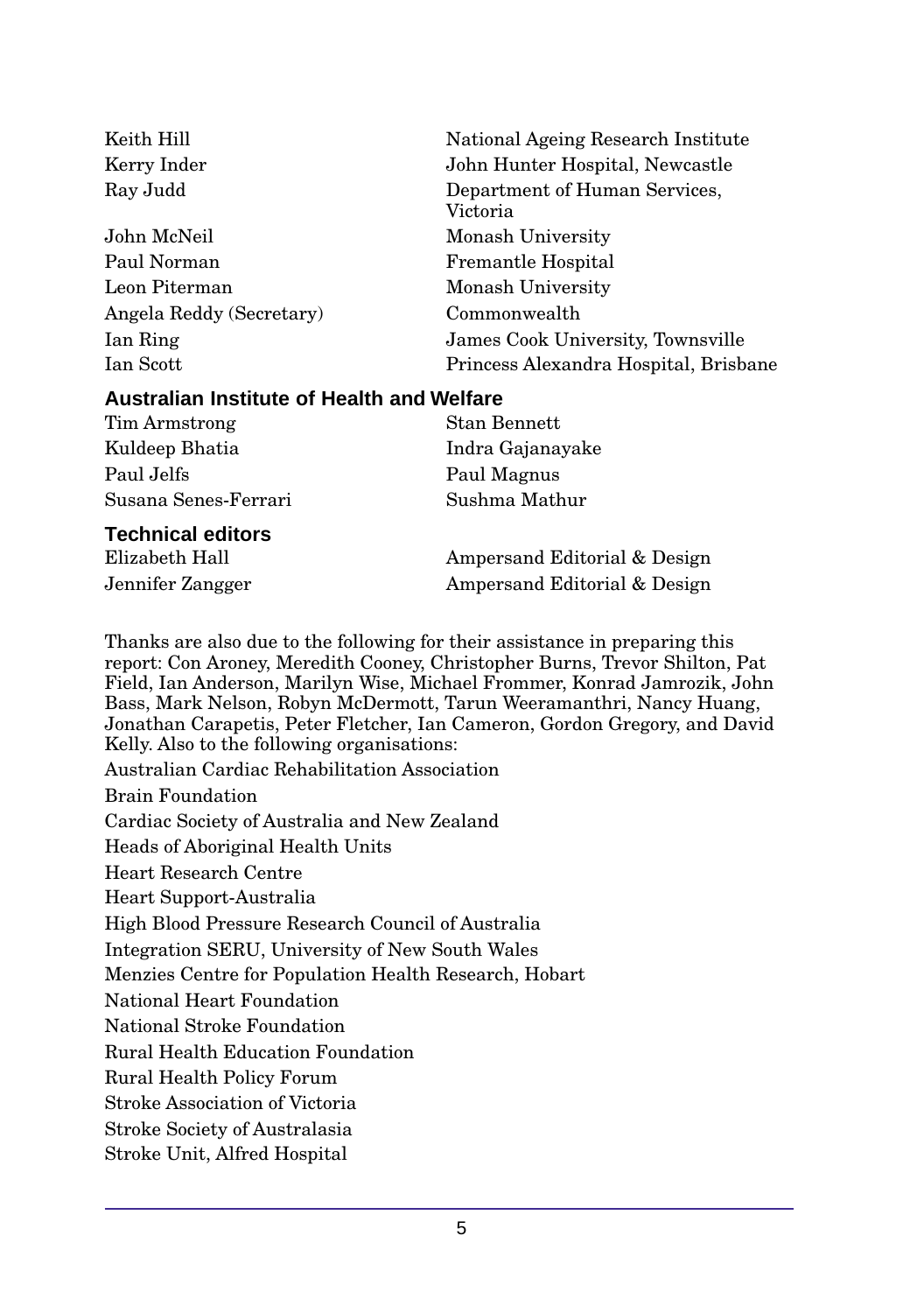# <span id="page-5-0"></span>**Preface**

This is a summary of the National Health Priority Area (NHPA) report on cardiovascular health. The report is one of a series of biennial reports to Health Ministers on each NHPA — cardiovascular health, cancer control, mental health, injury prevention and control, and diabetes mellitus. These areas all have a significant impact on the health of Australians and offer potential for considerable health gain.

The reports are part of an encompassing NHPA process that involves various levels of government, the National Health and Medical Research Council and the Australian Institute of Health and Welfare, and draws on expert advice from the non-government sector.

There is considerable overlap between the priority areas, in terms of factors that contribute to greater risk and barriers to better prevention and care. The NHPA process recognises that broader population health initiatives that target these risk factors and barriers will bring benefits across priority areas. It also recognises that strategies to reduce the burden of illness should encompass the continuum of care from prevention through to treatment, management and long-term care, supported by appropriate research and monitoring.

Health Ministers agreed in July 1996 that reports should be developed on each of the priority areas. The *First Report on National Health Priority Areas 1996* provided an overview of the five NHPAs and discussed the work program for the initiative. Reports on injury prevention and control and on cancer control were published in July 1998 and have provided a basis for further action in those fields. Reports on cardiovascular health, mental health and diabetes mellitus are being released in July 1999.

The NHPA cardiovascular health report was developed through an Expert Advisory Committee appointed by the National Health Priority Committee. The process involved consultation with the Commonwealth Government and State and Territory Governments, the Australian Institute of Health and Welfare, and with a wide range of those active in the field of cardiovascular health, including consumer groups, peak community groups and health care professionals.

This summary aims to present the key messages of the cardiovascular health report, and highlight opportunities for improving the cardiovascular health of Australians. Readers requiring more detail about any of the points in this summary should consult the main report.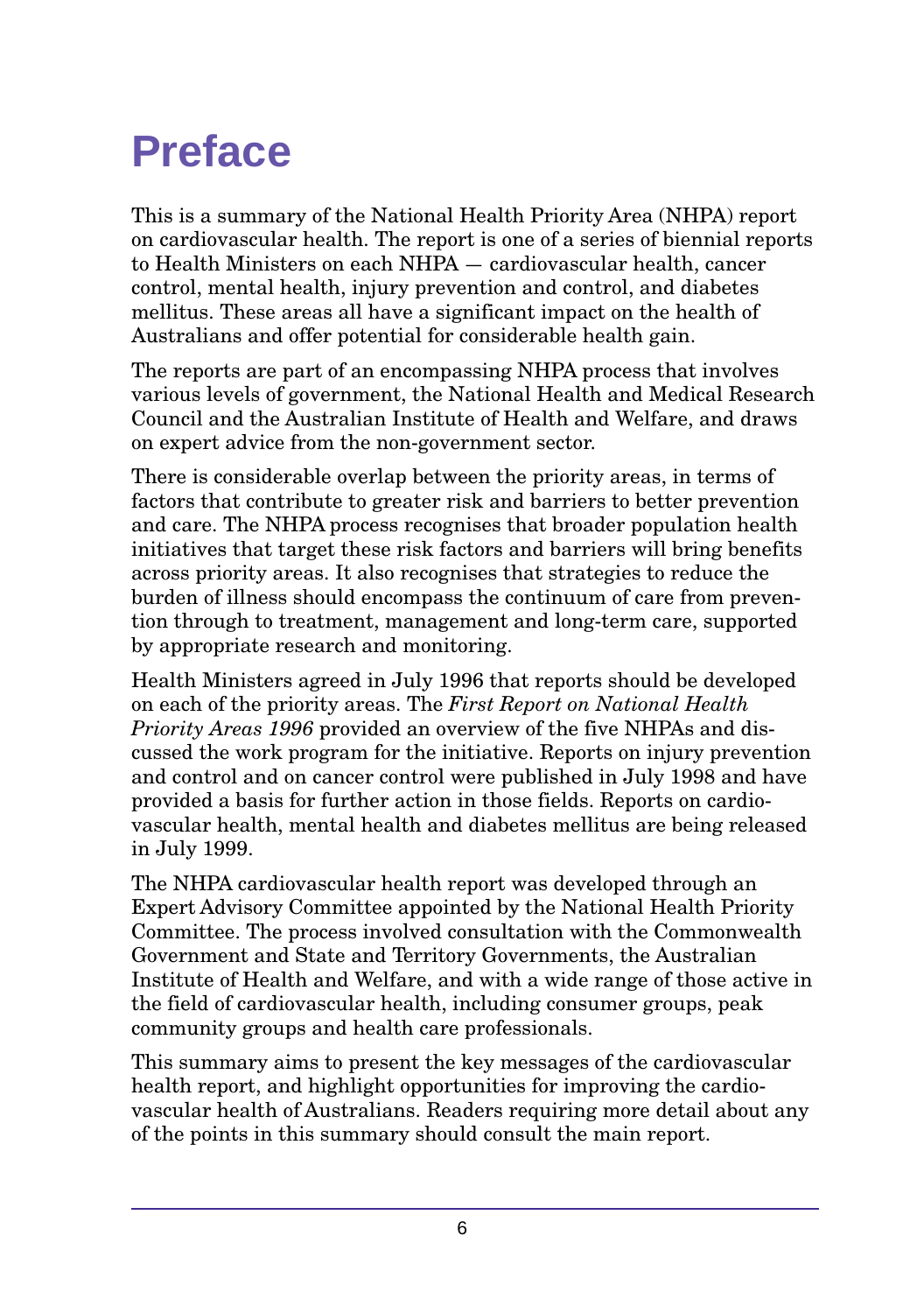# <span id="page-6-0"></span>**Background**

Cardiovascular health is a great test case for Australia's future well being. In recent decades, Australians have enjoyed greater life expectancy and a lower prevalence of some risk factors for heart, stroke and vascular disease. Australia and other developed countries have also made major advances in preventing heart, stroke and vascular disease and treating it once it occurs.

Despite this, heart, stroke and vascular disease is a leading cause of mortality and morbidity in Australia, and its health and economic burden exceeds that of any other disease. Since cardiovascular conditions such as heart attack, stroke and heart failure particularly affect older people, their public health impact will increase greatly with the progressive ageing of the population.

Certain groups in the population have significantly higher mortality from heart, stroke and vascular disease than other groups, particularly Indigenous Australians and those of lower socio-economic status. There is a clear need to reduce heart, stroke and vascular disease mortality in less advantaged groups.

It is now agreed that most of the premature deaths and much of the morbidity caused by heart, stroke and vascular disease are preventable. Furthermore, since heart, stroke and vascular disease shares risk factors with several other diseases and conditions, the health gains can be extended further. A number of major types of cancer (Australia's other main source of illness and premature death) share important and preventable risk factors with heart, stroke and vascular disease. These include tobacco smoking, physical inactivity, a diet high in fats and overweight. The latter three are also important in the prevention and management of the most common form of diabetes, another leading cause of mortality and morbidity in Australia. This suggests that prevention can occur on a broad front and bring even wider gains than those relating to cardiovascular health.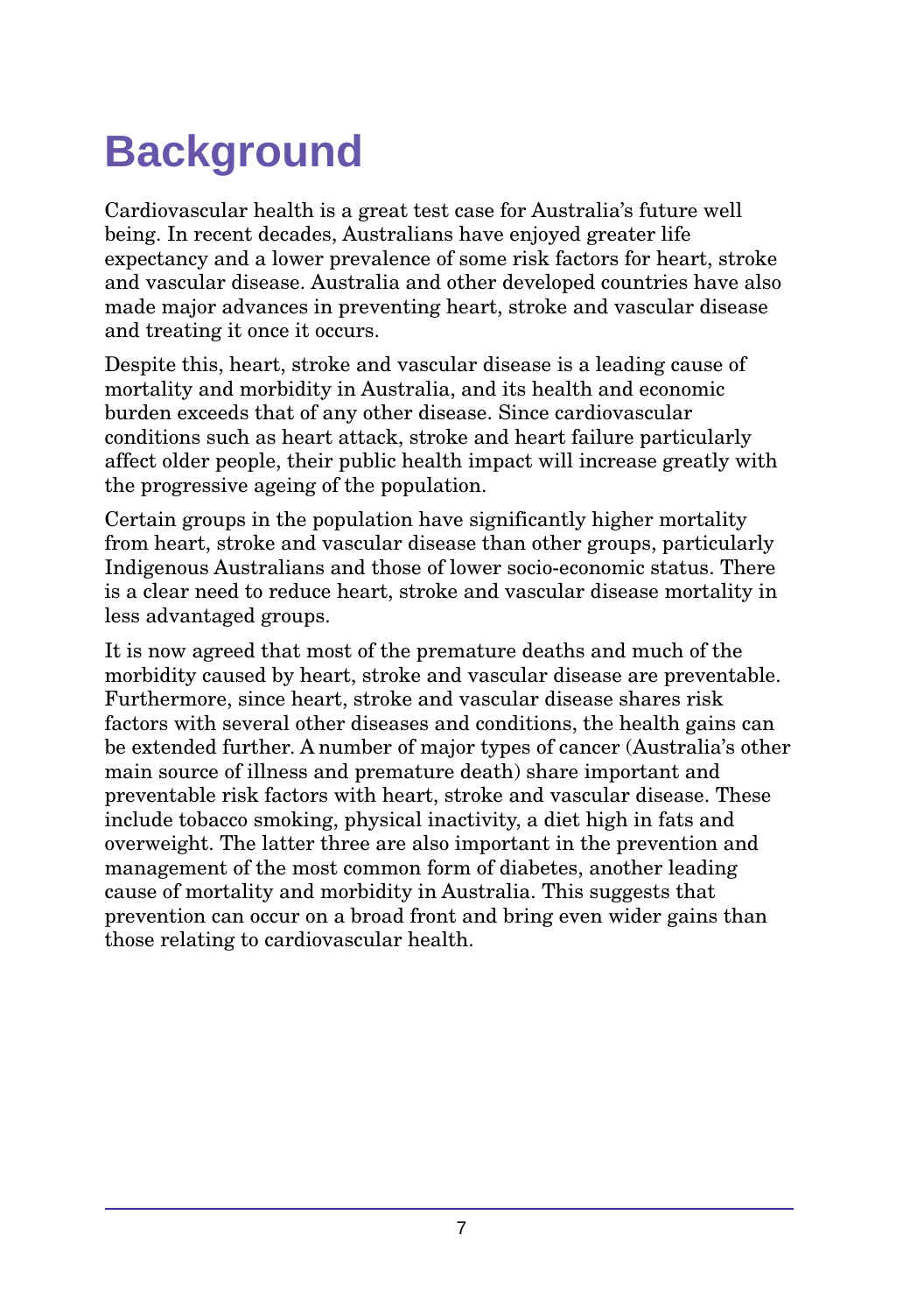# <span id="page-7-0"></span>**Profile of heart, stroke and vascular disease**

Heart, stroke and vascular disease comprises all diseases of the heart and blood vessels including coronary heart disease, stroke, heart failure and peripheral vascular disease. These are mainly caused by a damaged blood supply to the heart, brain and legs, and share a number of behavioural and physiological risk factors (Table 1).

| <b>Risk factor</b>                 | <b>Coronary heart disease</b> | <b>Stroke</b> |
|------------------------------------|-------------------------------|---------------|
| Demographic and hereditary factors |                               |               |
| Age                                | ✓                             | ✓             |
| Sex                                |                               |               |
| Family history of disease          |                               |               |
| Behavioural risk factors           |                               |               |
| Tobacco smoking                    |                               |               |
| Physical inactivity                |                               |               |
| Poor nutrition                     |                               |               |
| High consumption of alcohol        |                               |               |
| Physiological risk factors         |                               |               |
| High blood pressure                |                               |               |
| Elevated blood lipids              |                               |               |
| Overweight and obesity             |                               |               |
| Diabetes mellitus                  |                               |               |
| Non-valvular atrial fibrillation   |                               |               |
| Transient ischaemic attack         |                               |               |

#### **Table 1: Risk factors for coronary heart disease and stroke**

Note:  $\checkmark$  substantial evidence of association between the risk factor and the disease; **—** no known association.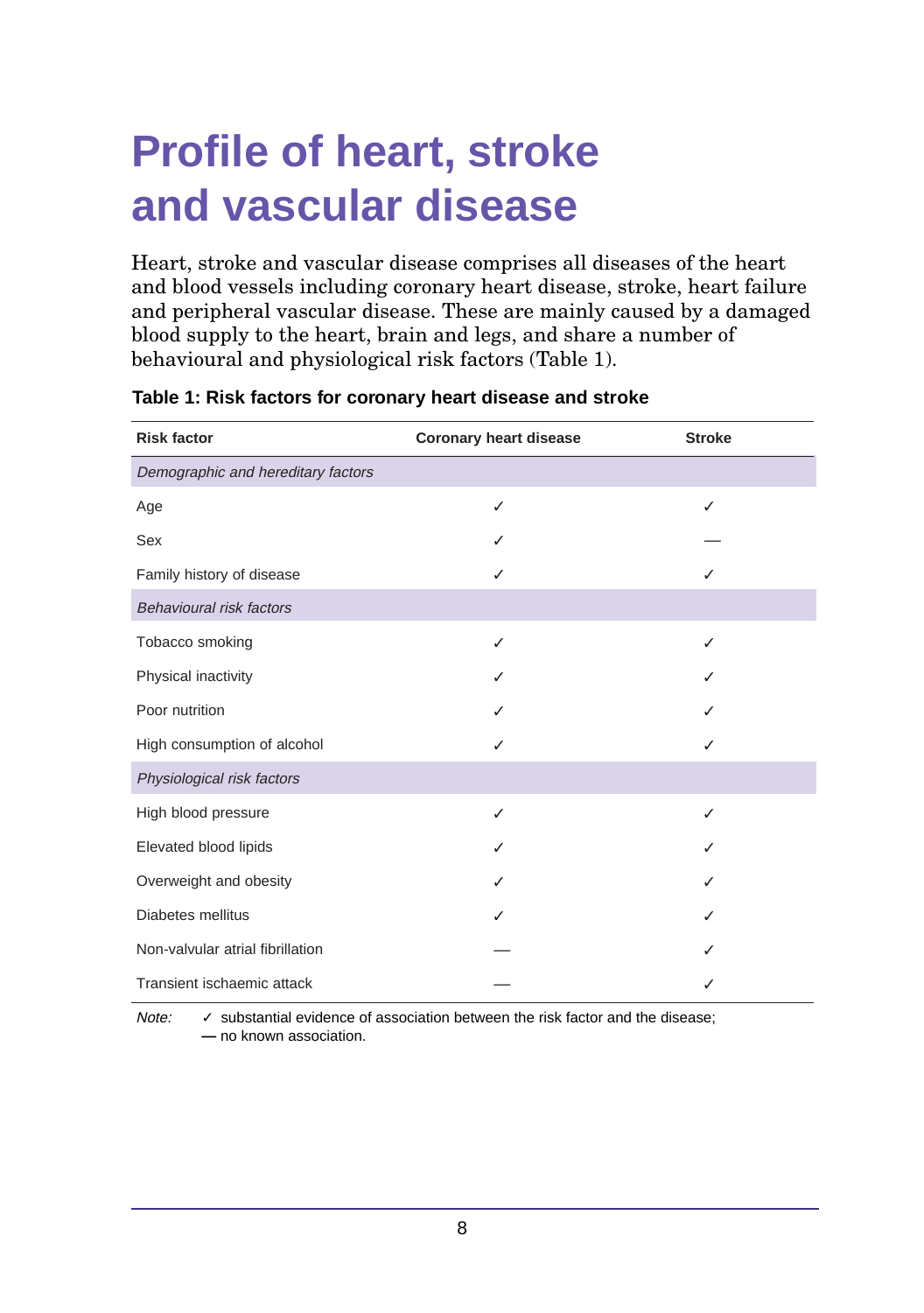These risk factors are strongly influenced by the circumstances in which people live and work.

Because most heart, stroke and vascular disease has a common main cause, people with one cardiovascular condition are more likely to develop another. Also, because heart, stroke and vascular disease shares risk factors with other common conditions such as diabetes and some cancers, having one of these conditions can predispose to another.

# **Size of the problem**

Heart, stroke and vascular disease is the largest cause of premature death and death overall in Australia, accounting for 42 per cent of all deaths in 1996. It is also responsible for much ill health and disability.

Of the cardiovascular conditions, coronary heart disease is the major cause of death in those aged less than 70 years. Stroke is one of the principal causes of serious long-term disability (Figure 1).



**Figure 1: Deaths due to heart, stroke and vascular disease, Australia, 1996**

Heart, stroke and vascular disease accounts for 12.5 per cent of all problems managed by general practitioners and 8per cent of all hospital separations each year (Figure 2).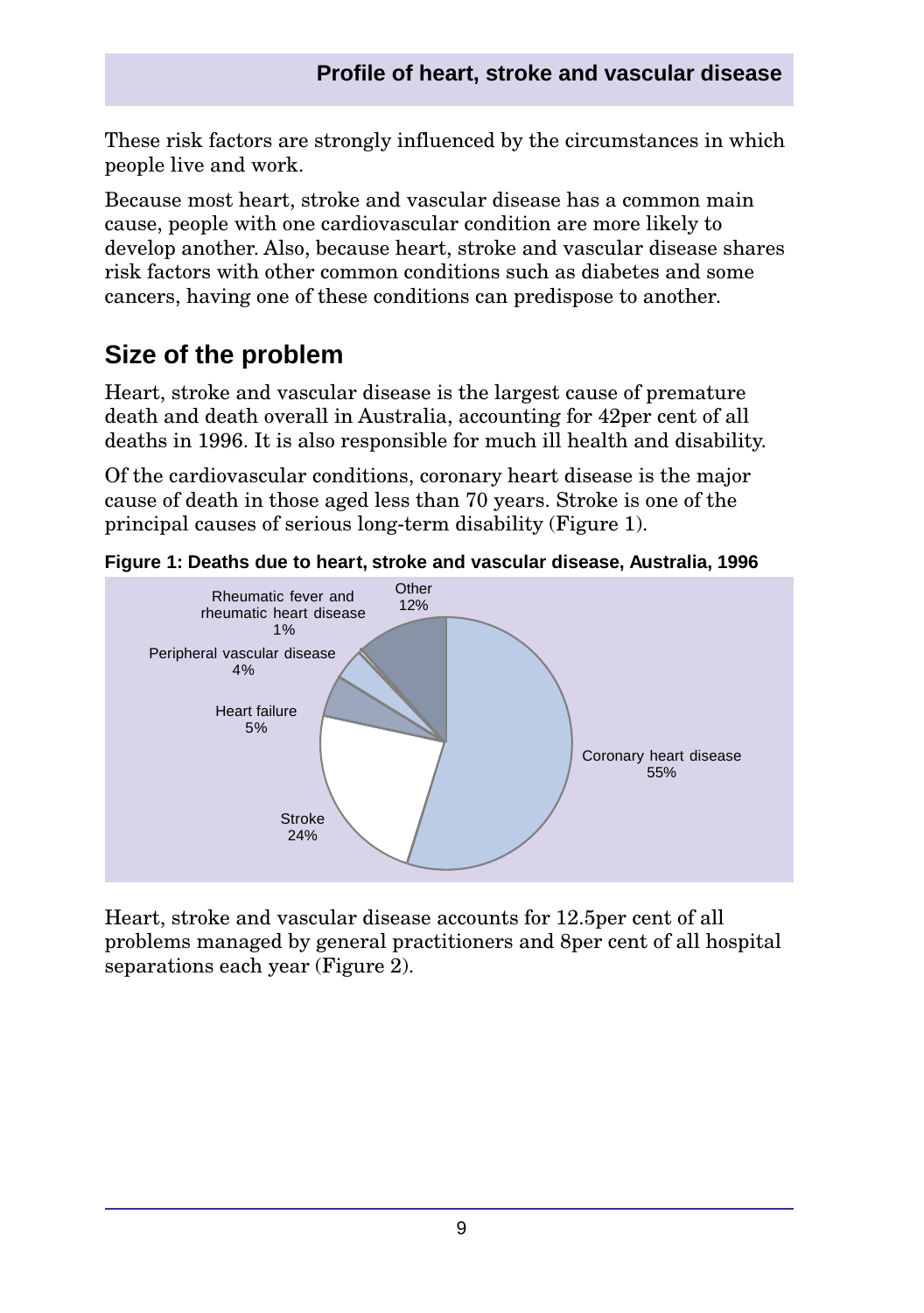### **NHPA report on cardiovascular health: summary**



**Figure 2: Admissions to hospital for heart, stroke and vascular disease, Australia, 1996–97**

In 1995, an estimated 2.8 million Australians aged 18 years and over reported a recent and/or long-term cardiovascular condition, such as high blood pressure. The prevalence of these conditions increased with age, from 4 per cent among 18–24 year olds to 61 per cent among those aged 75 years and over.

The annual incidence of coronary events in Australia in 1995–96, mainly heart attacks, was estimated at 421 per 100,000 among males aged 35–69 years, and 137 per 100,000 among females of the same age.

In about one in four cases, the first clinical sign of coronary heart disease is fatal, highlighting the importance of effective prevention and early treatment.

**Figure 3: Incidence of heart attack in Australians aged 30–69 years**

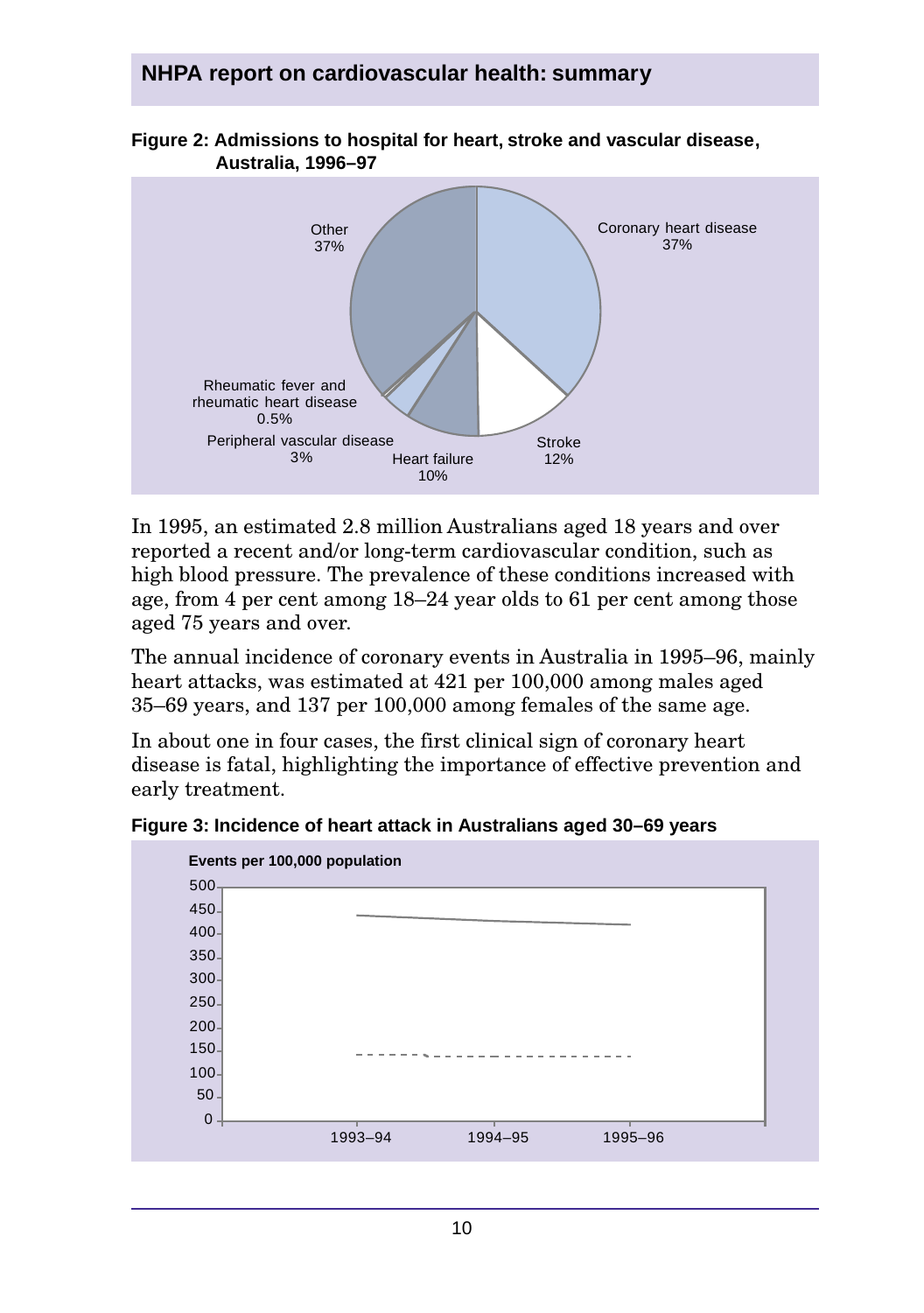# **Trends in mortality**

There has been a significant decline in mortality from heart, stroke and vascular disease in Australia over the past 30 years. This downward trend has occurred among males and females of all ages, and is more rapid than falls in mortality overall (Figure 4).



**Figure 4: Cardiovascular mortality in Australia, 1950–1996**

Between 1985 and 1996, heart, stroke and vascular disease death rates declined by about 3.6 per cent per year among both males and females. Deaths from heart attacks, the major contributor to coronary heart disease mortality, fell at an annual rate of 5.5 per cent among males and 4.7␣per cent among females. Mortality from stroke decreased by 3.4␣per cent per year among males and 3.8␣per cent per year among females, and the decline occurred in all age groups.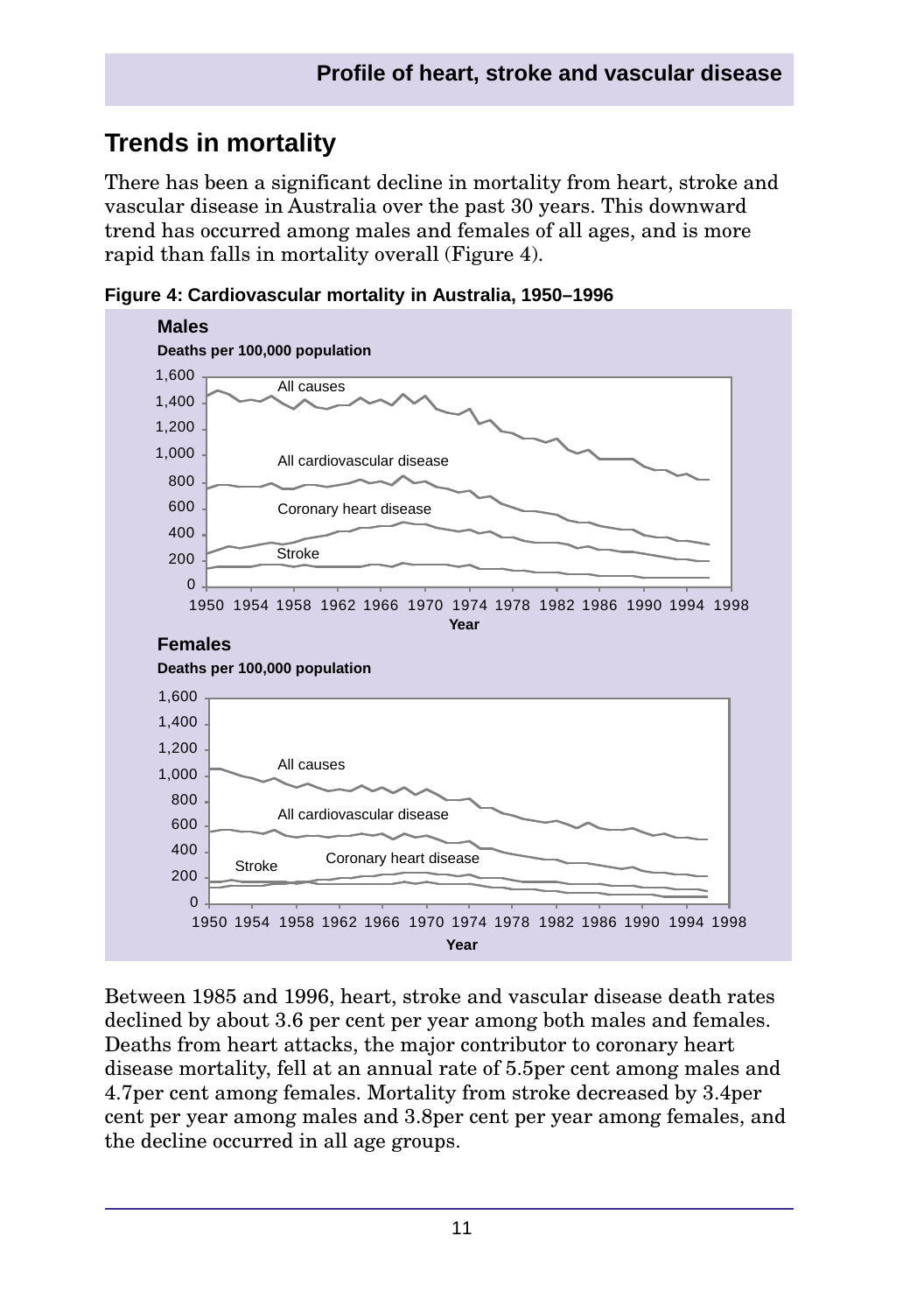### **NHPA report on cardiovascular health: summary**

The continuing decline in mortality suggests that heart, stroke and vascular disease is largely preventable.

## **International comparisons**

Despite the continuing fall in mortality, comparisons with other countries suggest that there is much room for further improvement in the cardiovascular health of Australians.

Internationally, Australia ranks ninth lowest out of 29 OECD countries in age-standardised death rates for all heart, stroke and vascular disease. Even so, these rates are 61 per cent higher than for Hong Kong (among males) and 65 per cent higher than for France (among females). Australian death rates for coronary heart disease are several times greater than those in Japan and France.

# **Groups at higher risk**

200

The burden of heart, stroke and vascular disease is greater among certain groups in the population.

*Indigenous Australians* die from heart, stroke and vascular disease at twice the rate of non-Indigenous Australians. The most striking difference is in mortality from rheumatic heart disease, which is eleven times higher in Indigenous males and seven times higher in Indigenous females than in the general population.



#### **Figure 5: Mortality from heart, stroke and vascular disease, Indigenous and non-Indigenous populations, 1994–1996**

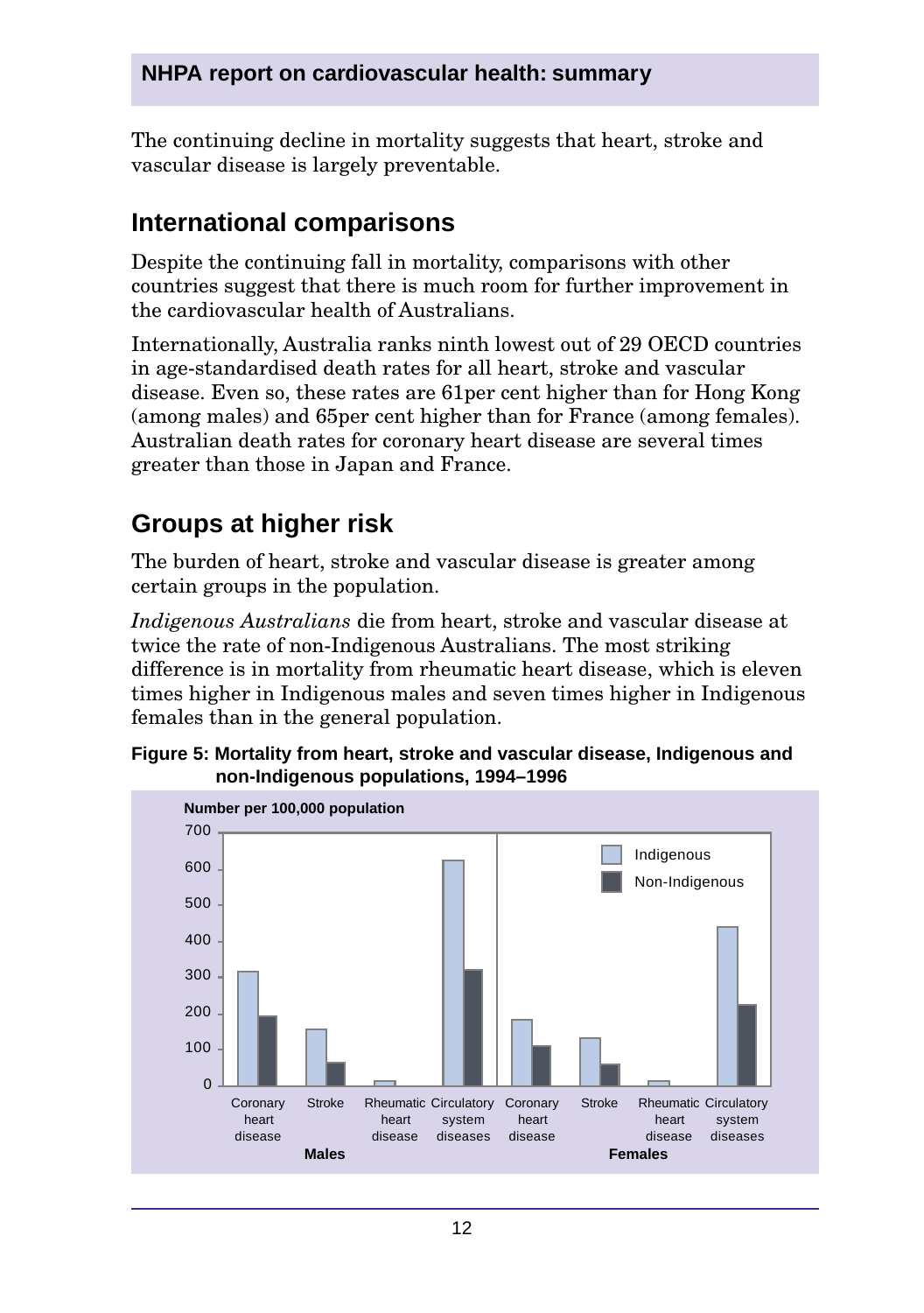### **Profile of heart, stroke and vascular disease**

The prevalence of smoking, high-risk alcohol use and diabetes is more than twice as high in Indigenous Australians than in the general population.

In Australia, as in other developed countries*, socio-economically disadvantaged* people are at greater risk of heart, stroke and vascular disease. Death rates for coronary heart disease and stroke among people of working age living in the most socio-economically disadvantaged areas are around double those of people in the least socio-economically disadvantaged areas.





Smoking is almost twice as common among people in disadvantaged circumstances. High-risk drinking, physical inactivity, obesity and high blood pressure are also more prevalent in low than in high socioeconomic groups.

Mortality from heart, stroke and vascular disease, other than rheumatic heart disease, is marginally higher in *rural and remote areas* than in urban areas. In terms of cardiovascular health, the major issues for remote populations are about access to services rather than health differentials.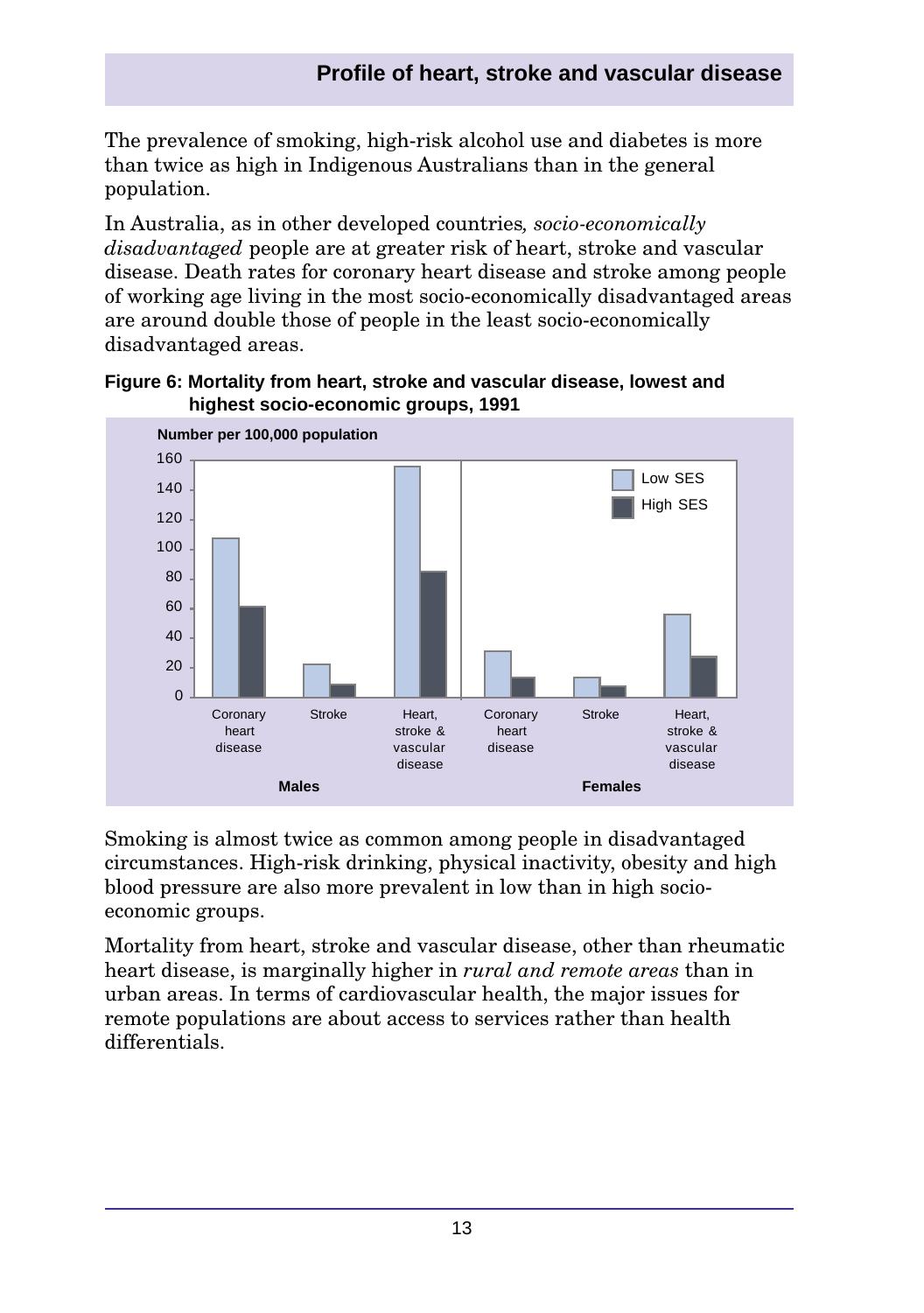# **Increasing burden**

The number of people with heart, stroke and vascular disease is expected to increase dramatically over the next few decades, as advances in treatment and management shift the burden of the disease to higher age groups and the number of older Australians continues to increase.

The burden of heart failure and stroke in particular, but also heart attack, is likely to increase. There needs to be more emphasis than previously on reducing disability and improving the quality of life of older Australians.

# **Health system costs**

The total direct costs of heart, stroke and vascular disease, estimated at \$3,719 million, represent 12 per cent of the total health care costs for all diseases in 1993–94.

**Figure 7: Costs of heart, stroke and vascular disease health care, Australia, 1993–94**



The health care costs of heart, stroke and vascular disease increase with age for both sexes, with 65 per cent of the total spent on those aged over 64 years. The rise is particularly marked for hospital expenditure for admitted patients after age 64, and nursing homes after age 74.

Currently, Australians aged 65 years or more comprise 12 per cent of the population, but account for about two-thirds of cardiovascular health care costs. As the population ages, rising levels of treatment with drugs and other medical interventions will place increasing demand on the health care system.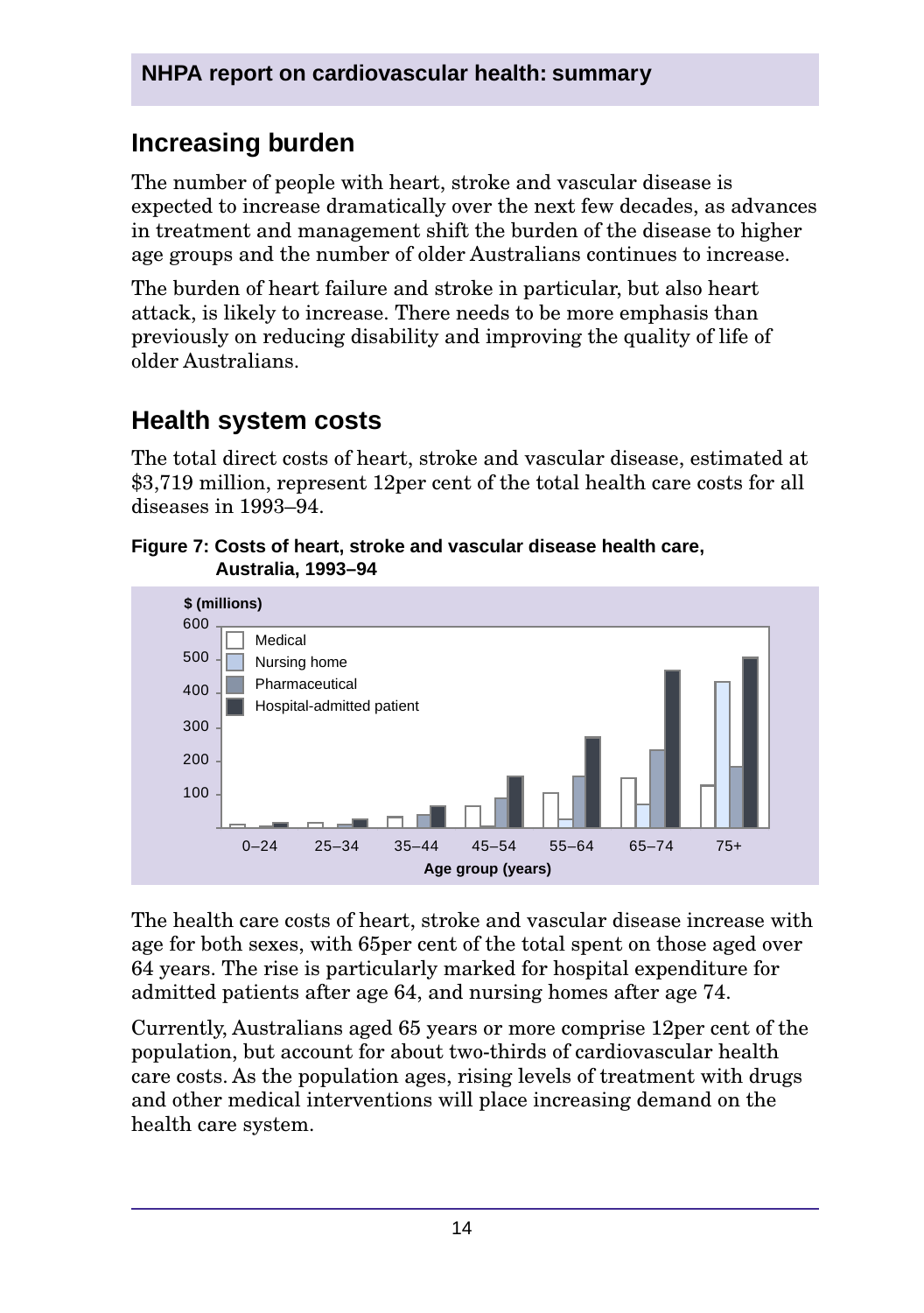# <span id="page-14-0"></span>**Current activity and progress**

The current status of heart, stroke and vascular disease in Australia can be looked at through both the range of activity in prevention and management, and the assessment of progress towards its reduction as a health problem.

# **Current activity**

Initiatives related to heart, stroke and vascular disease are many and diverse. Some of these are policies and programs originating with the Commonwealth Government and/or State and Territory Governments. Non-government organisations such as the National Heart Foundation, National Stroke Foundation and Brain Foundation play an important role in prevention and management, along with community organisations, general practitioners, professional bodies, educational institutions, Indigenous and ethnic organisations, the pharmaceutical industry, and private enterprise.1 Altogether there is an impressive level of current activity, the results of which need to be widely disseminated and built upon. Of particular importance is the growing focus on collaboration in primary and secondary prevention programs, and in the integration of treatment and rehabilitation services.

For example, the Commonwealth Government and State and Territory Governments are collaborating on a range of national initiatives to increase public awareness of lifestyle-related risk factors. The National Public Health Partnership aims to plan and coordinate national public health activities and provide a more systematic and strategic approach for addressing public health priorities. A framework for a National Primary Prevention Strategy is also being developed, to integrate programs on physical activity, diet, tobacco and alcohol and target the major chronic non-communicable diseases including heart, stroke and vascular disease.

<sup>1</sup> Chapters 3 and 4 of the NHPA cardiovascular health report describe examples of key initiatives being undertaken around Australia.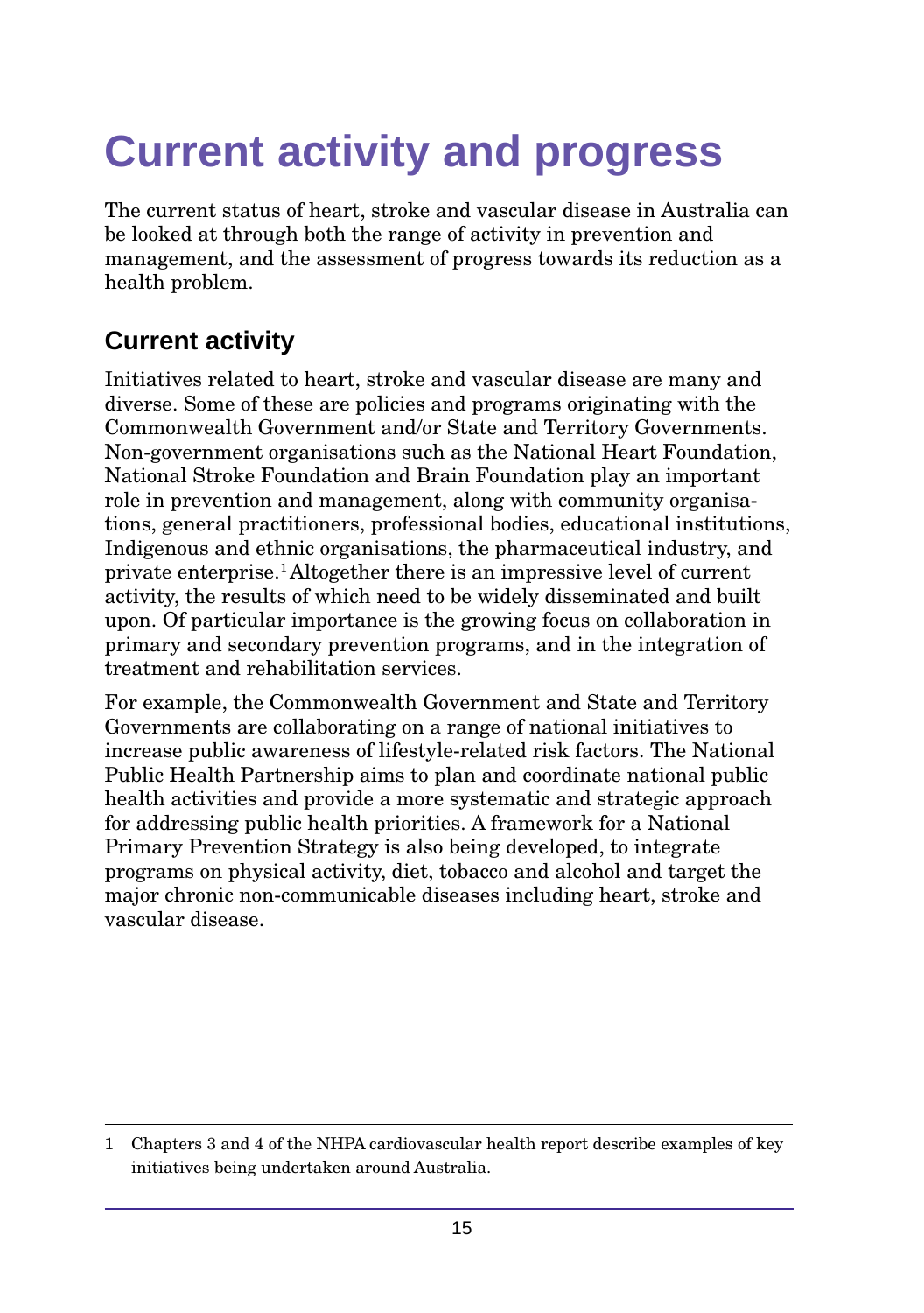## **Measuring progress**

Under the NHPA initiative, progress is measured by time trends in risk factor prevalence, morbidity and mortality.

A set of priority indicators has been developed for NHPA monitoring and reporting that includes 22 indicators for cardiovascular health, and eight risk factor indicators that are also relevant to other NHPAs and to the health of Australians in general.

There have been positive outcomes in several areas for which trend data are available. Death rates for coronary heart disease and stroke have decreased. Prevalence rates for two major risk factors, adult tobacco smoking and high blood pressure, have continued to fall. However, there has been little change in recreational physical activity levels over the past 20 years. Of particular concern is the continuing rise in the prevalence of overweight and obesity. Table 2 summarises the trends for some of these indicators.

| <b>Favourable trend</b>  | Smoking rates in adults                              |  |
|--------------------------|------------------------------------------------------|--|
|                          | Blood pressure levels                                |  |
|                          | Contribution of saturated fat to total energy intake |  |
|                          | Coronary heart disease death rates                   |  |
|                          | Stroke death rates                                   |  |
|                          |                                                      |  |
| Little or no change      | Smoking rates in adolescents                         |  |
|                          | Participation in physical activity                   |  |
| Unfavourable trend       | Prevalence of overweight or obesity                  |  |
| <b>Insufficient data</b> | Cholesterol levels                                   |  |
|                          | Incidence of heart attack or stroke                  |  |
|                          | Disability rates                                     |  |
|                          |                                                      |  |
| No national data         | Time to hospital from symptom onset                  |  |
|                          | Use of rehabilitation programs                       |  |
|                          | Angioplasty or bypass surgery outcomes               |  |
|                          | Case fatality rates                                  |  |

| Table 2: Summary of trends for selected indicators |  |
|----------------------------------------------------|--|
|----------------------------------------------------|--|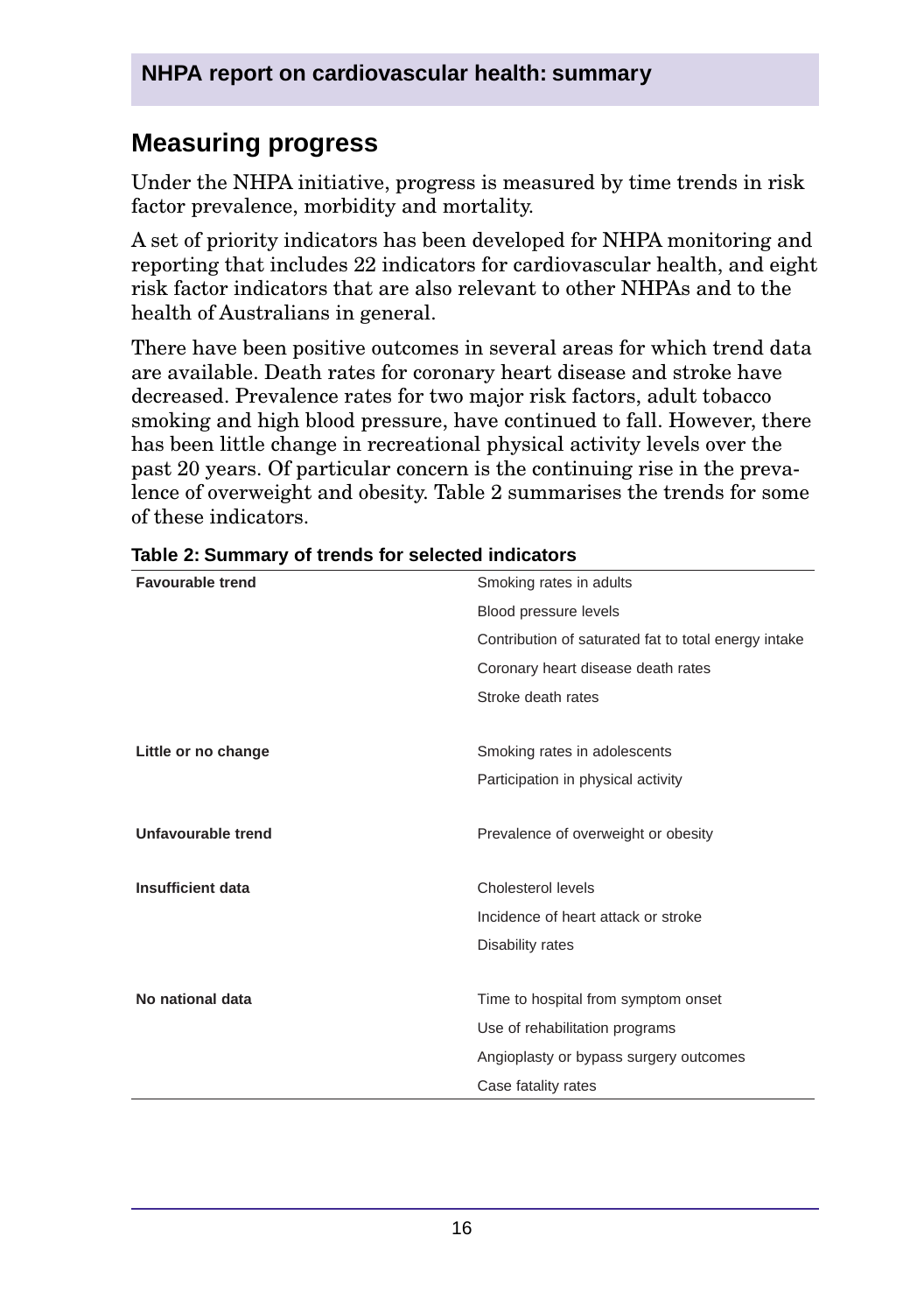# <span id="page-16-0"></span>**Key issues**

It is clear that heart, stroke and vascular disease places a heavy burden on society in terms of illness, disability and economic cost, despite the improvements in death rates in recent decades. There is great potential for further reductions in cardiovascular morbidity and mortality, through improved prevention and treatment in the whole population as well as in high-risk groups. For example, it is estimated that there could be about 38 per cent fewer coronary events and 41 per cent fewer coronary deaths in people aged 35–79 years in Australia, if the most effective prevention and treatment interventions were fully implemented.2

Far too many Australians remain at higher risk of heart, stroke and vascular disease through lifestyle-related behaviours. In those who develop heart, stroke and vascular disease, effective treatment and continuing care are needed to reduce deaths and the recurrence of events such as heart attack and stroke.

Fostering research, monitoring disease trends and differentials and applying technology to improving information management are also important, as they underpin developments in prevention and management.

# **Prevention**

A range of evidence suggests that high levels of heart, stroke and vascular disease can be reduced dramatically, given enough time and effort.

The great challenge for prevention is to turn this theoretical scope into practice, maintaining the favourable trends of some risk factors and reversing worsening trends in others.

Another challenge is to attend to the social, economic and environmental conditions that can influence the level of risk factors, as well as other social and psychological aspects that affect cardiovascular health.

The reduction in tobacco smoking, for example, has been largely due to a combination of legislative, educational and economic approaches. There are many opportunities to decrease tobacco smoking further, and to promote physical activity, good nutrition, reduction of overweight and obesity, and successful management of risk factors. While the health

<sup>2</sup> Estimates and methodology are given in Chapter 5 of the NHPA cardiovascular health report.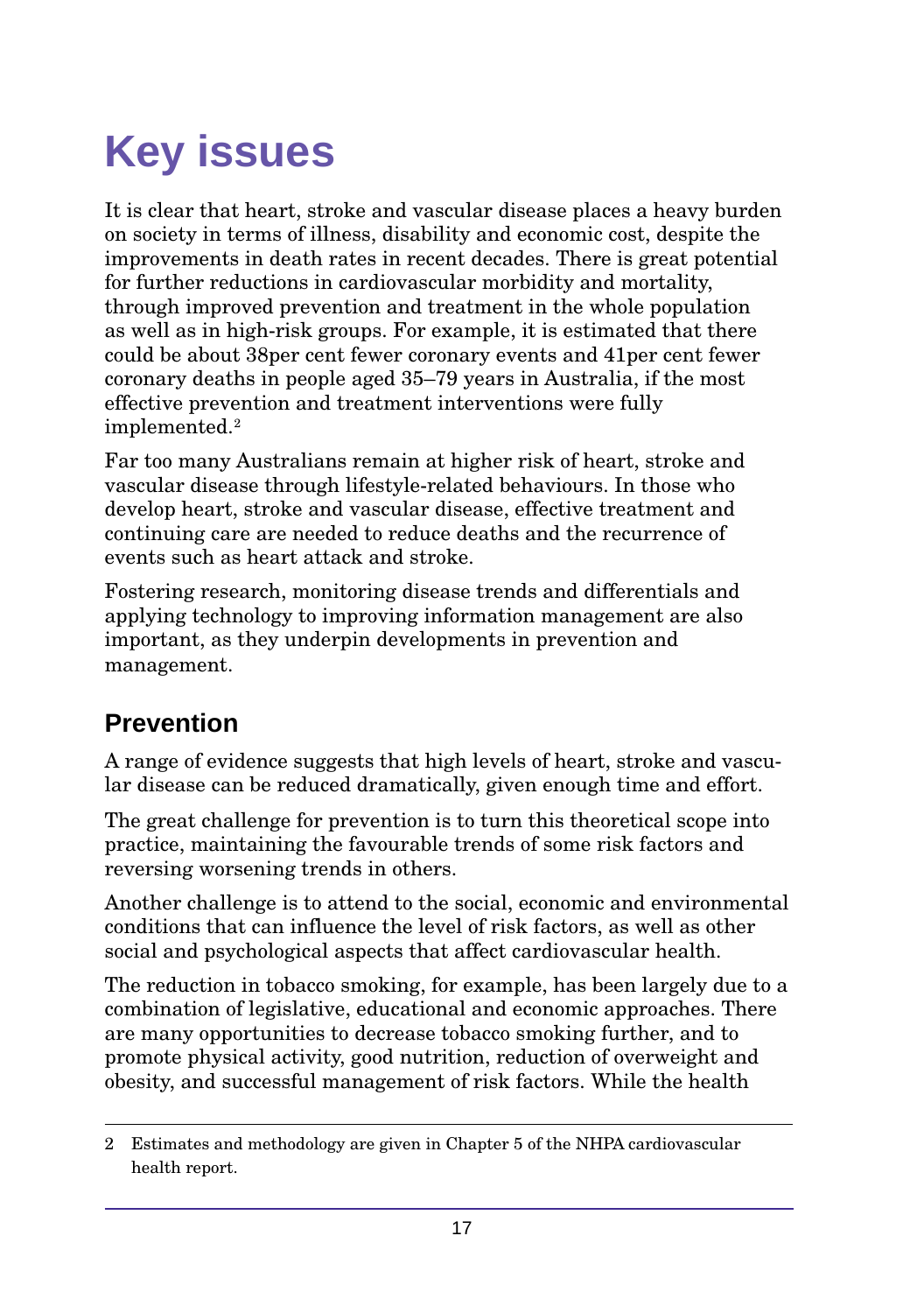### **NHPA report on cardiovascular health: summary**

sector should take the lead in preventive actions, it will ensure more lasting effects if it forms long-term partnerships and alliances with other sectors.

As mentioned under *Current activity*, work is in progress at Commonwealth, State and Territory, and regional levels to establish such partnerships, improve the infrastructure for primary prevention and coordinate health promotion activity across major health issues.

## **Management**

The management of patients with heart, stroke and vascular disease aims to reduce mortality and morbidity, and improve quality of life, through emergency treatment, medical therapy and interventions. In the long term, management involves secondary prevention to modify risk factors, and continuing medical treatment to reduce risk factor levels and control symptoms. Rehabilitation is an important part of the longterm management of coronary heart disease and stroke.

Despite continuing advances in the management of heart, stroke and vascular disease, in many areas there is a substantial gap between accepted best practice and current practice, as follows.

- Too few eligible patients with heart attack, unstable angina or stroke receive appropriate drug therapy.
- There are currently insufficient stroke units nationwide, and access to a stroke unit may not be available to all eligible patients.
- There is wide variation in use of techniques employed for cardiac interventions such as bypass surgery and coronary angioplasty, with limited access to facilities and specialists causing long waiting times in some States.
- Current funding mechanisms do not facilitate coordinated 'shared' care of patients with heart failure or severe peripheral vascular disease, although such an approach has been shown to decrease costly hospital re-admissions.
- Cardiac rehabilitation has been shown to have both short and longterm benefits, but rates of participation in cardiac rehabilitation programs are less than desirable.
- Stroke rehabilitation services vary greatly between geographical areas, with clustering in some areas and few or no services available in others.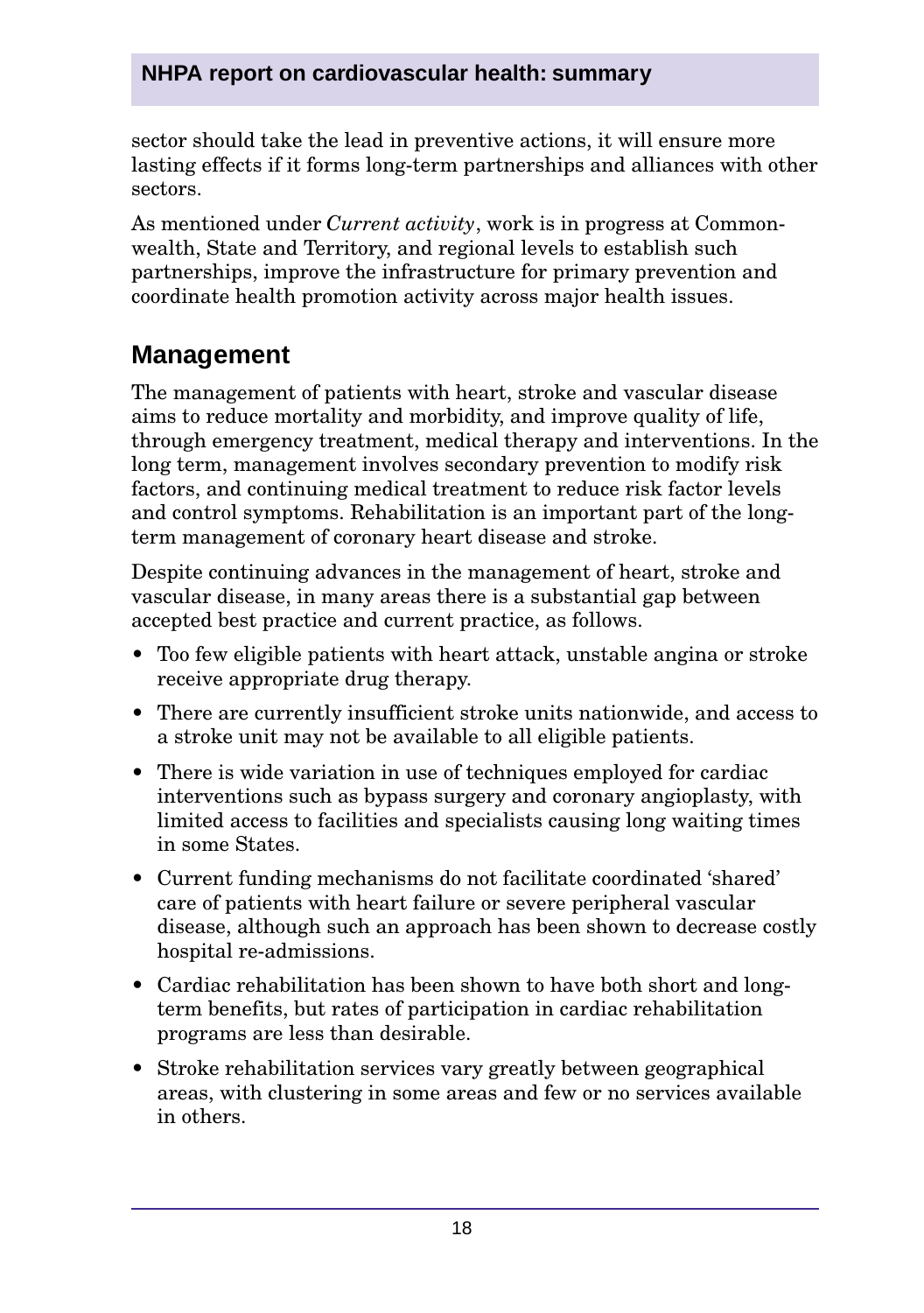The development and endorsement of guidelines to encourage evidencebased practice will continue through the National Health and Medical Research Council, with the involvement of non-government organisations and specialist colleges.

It is essential to have an appropriate infrastructure for the regular review, dissemination and implementation of clinical practice guidelines. At present, little is known about the impact of guidelines on the use of various treatments, health outcomes or costs.

# **Research**

Specific strategies for improving cardiovascular health should be underpinned by evidence based on appropriate research. Australia has international standing for its biomedical research, and the area of heart, stroke and vascular disease is at the forefront of these achievements. In addition, significant research has been undertaken linking social environment issues to health status.

The Commonwealth Government, State and Territory Governments, and non-government organisations all contribute to research funding for heart, stroke and vascular disease in Australia. However, the major organisations that support grants for cardiovascular research can now provide funding for only about 25␣per cent of applications, despite ranking most of the projects as worthy of funding.

Recent experiences with private industry partnerships highlight opportunities for substantial industry funding from multinational companies to support clinical research.

# **Special populations**

Groups with worse cardiovascular health than the general population share some factors that contribute to their greater risk, such as higher prevalence of risk factors and reduced access or use of prevention programs and treatment services.

### **Indigenous Australians**

Despite the higher levels of mortality and morbidity from heart, stroke and vascular disease among Indigenous Australians, special programs for prevention are fragmented and there are no clearly identified sources of funding for such programs at an appropriate scale. There are also barriers to accessing mainstream health services. Current efforts may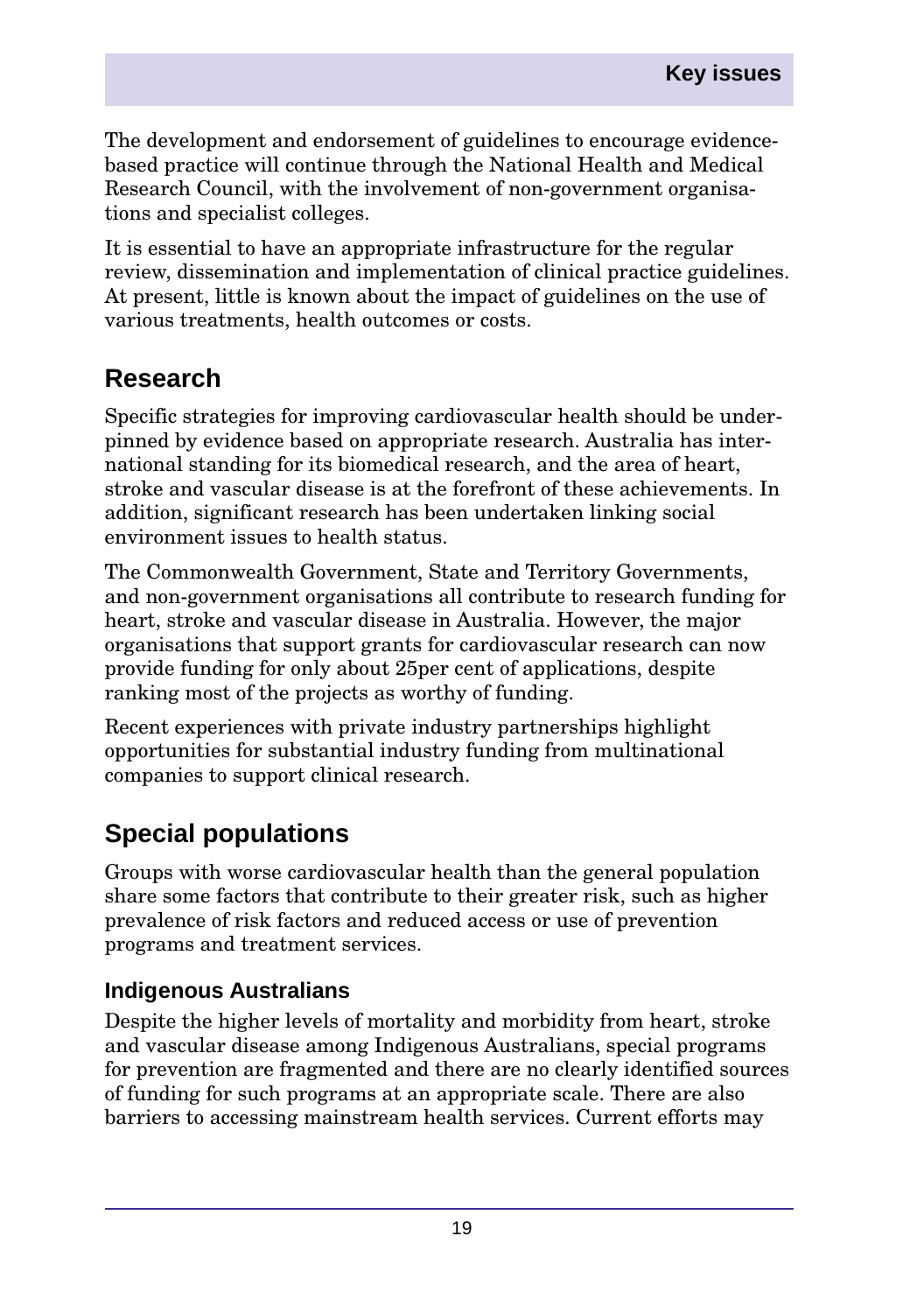### **NHPA report on cardiovascular health: summary**

not be sufficient for nationally agreed targets for mortality reduction and risk factor improvement in the Indigenous population to be achieved within the defined period.

While there will be gains from improved access to treatment, there is even greater potential from improved primary and secondary prevention. These services should not be seen as competitive and need to be adequately funded under a balanced, comprehensive and coordinated approach.

Rheumatic heart disease represents a significant and entirely preventable cause of morbidity and mortality among Indigenous Australians. Organised primary health care is essential for the control of rheumatic fever.

### **Socio-economically disadvantaged Australians**

Health inequalities are caused by the interplay of risk factors and social and economic circumstances. Policy initiatives to address health inequalities require coordination across sectors of government, and should aim to:

- improve living and working conditions;
- reduce poverty and unemployment; and
- influence people's health-related attitudes and behaviours, through sensitive interventions that combine education and support with action at other policy levels, and improve access to health and social services according to need.

### **Remote area residents**

Access to health services is a problem for most people living in remote areas. Distance is a major factor, with poor roads and unreliable communication systems contributing to the isolation.

The difficulties of recruiting and retaining health professionals in remote areas are generally understood. Professional and geographic isolation, continuing education and overwork, accommodation and transport all have an impact on staff and ultimately on the availability of services.

As well as addressing service delivery issues, there is a need to improve supplies of affordable fresh fruit and vegetables in remote areas. This may require subsidies, reduction of transport costs, grants for upgrade of storage facilities and support for production of locally grown produce.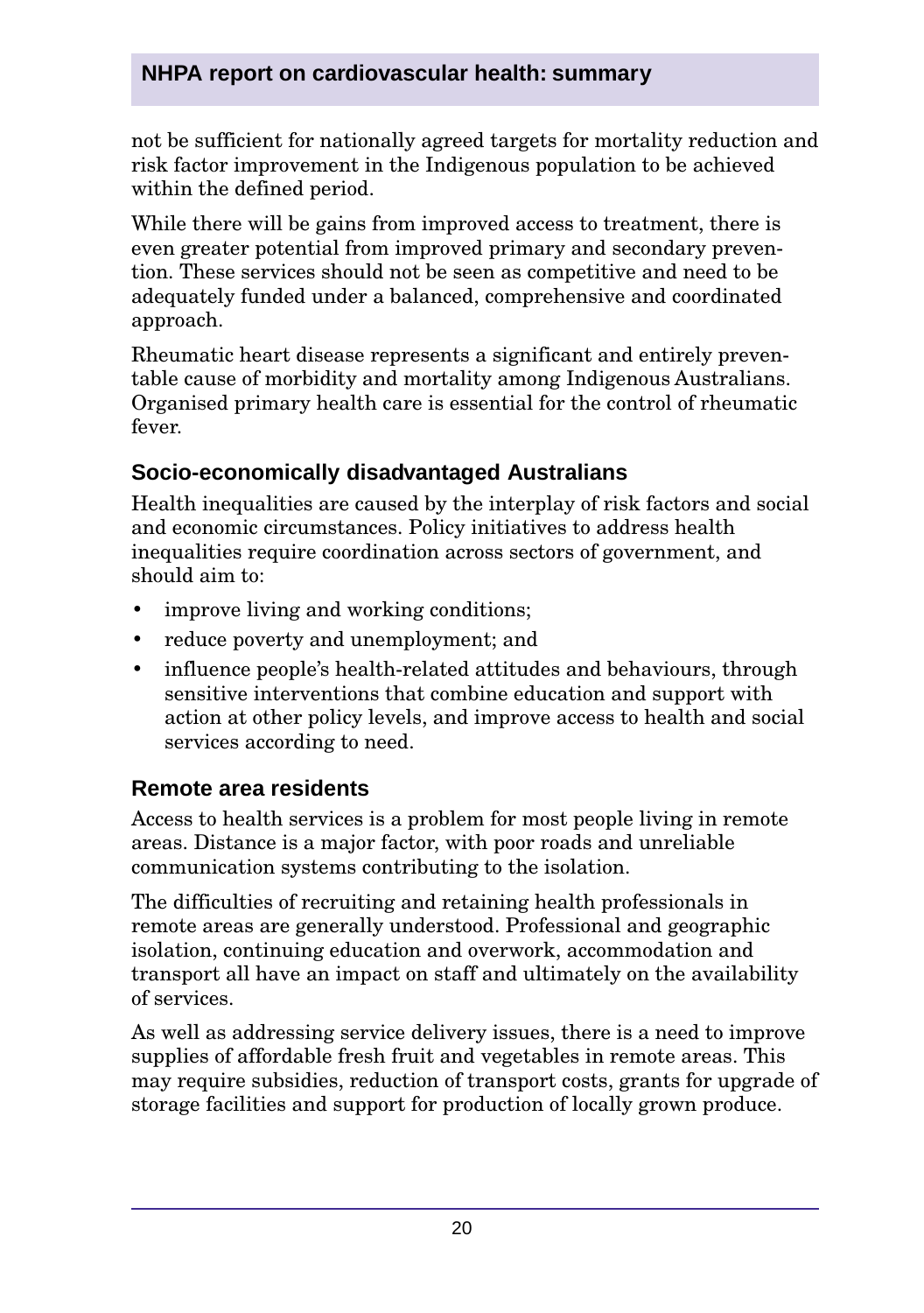## **Monitoring and information management**

The National Centre for Monitoring Cardiovascular Disease at the Australian Institute of Health and Welfare is developing an integrated information system that will cover major aspects of prevention, management and mortality for individual heart, stroke and vascular diseases, as well as monitoring differences between population groups.

Important data issues include:

- an urgent need for a national risk factor prevalence survey which includes taking a blood sample from participants;
- the number of potential indicators of cardiovascular health for which there are no data or insufficient data to estimate trends;
- the development of data standards for monitoring prevalence of risk factors;
- the need to improve the quality of data relating to the health of Indigenous Australians; and
- the need to address deficiencies in hospital separations data so they can be used to measure disease incidence.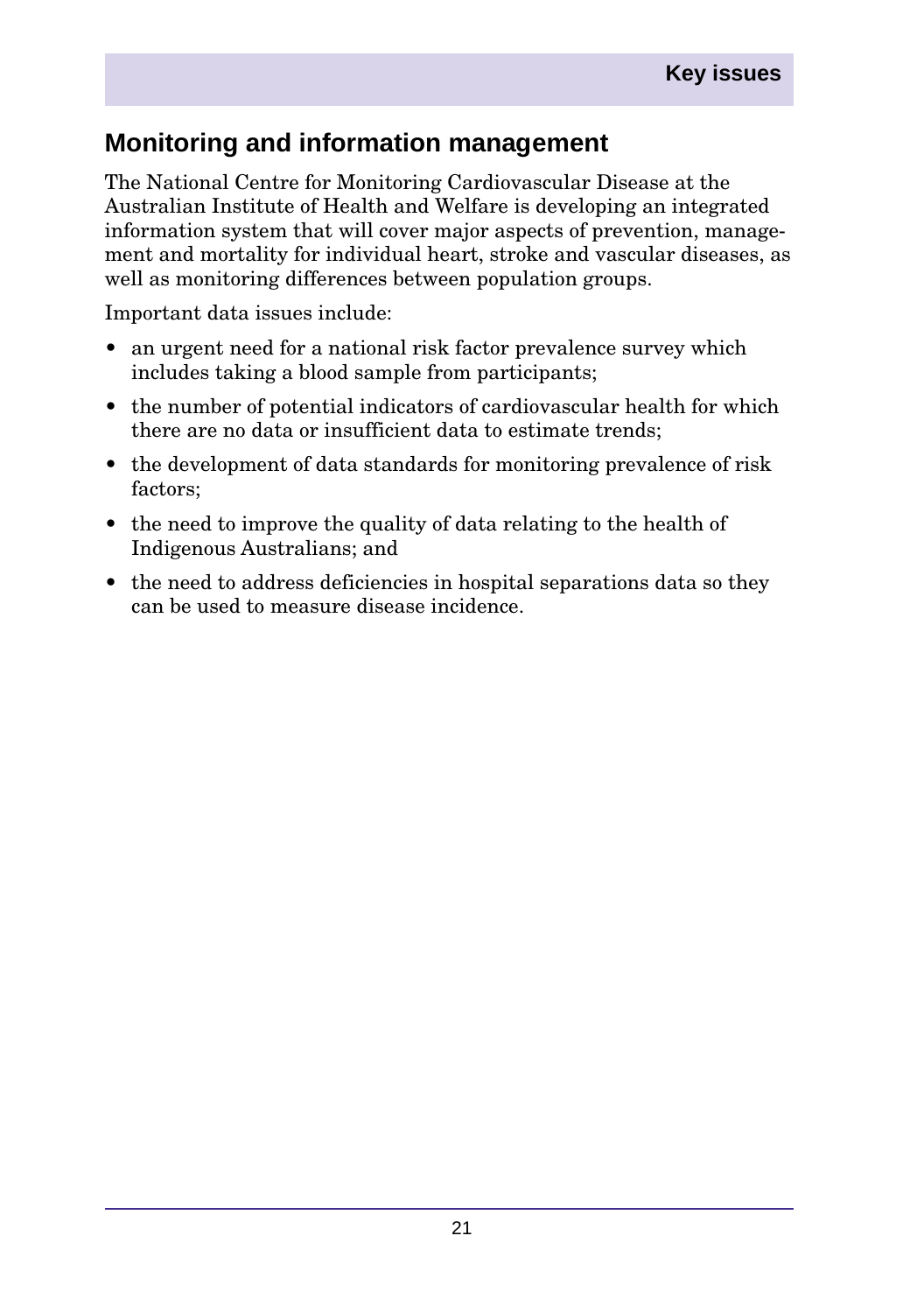# <span id="page-21-0"></span>**The way forward**

Given the size of the burden it imposes and the extent of knowledge on which to base further endeavours, there is great potential to improve the health of all Australians through changes in cardiovascular health.

Achieving this potential improvement in cardiovascular health will require new approaches and sometimes new systems to support them. There is still a great challenge to achieve adequate funding, integration of effort and long-term strategic planning. This action will involve governments at all levels, the private sector, and non-government and community organisations.

Governments have a range of broad levers at their disposal to foster better programs and practice and to discourage inappropriate practice. A number of these levers could be employed within the following priority areas for cardiovascular health.

# **National focus on cardiovascular health**

Although cardiovascular health is an NHPA, it lacks a secure long-term national focus from which policies and activities can emanate. National approaches exist for other NHPAs, and major achievements have occurred with programs such as HIV control and screening for cervical cancer.

To ensure a strategic long-term approach to heart, stroke and vascular disease, a similar multidisciplinary approach should be established to help coordinate prevention and guide management. It should involve government, non-government organisations, colleges of health professionals and consumer groups. There should also be provision for regular review of progress and future opportunities.

### **Recommendation**

• A national focus on cardiovascular health should be established, through a national program area within the Department of Health and Aged Care. This would support a national expert advisory group on heart, stroke and vascular disease, which could advise Commonwealth Government and State and Territory Governments through existing mechanisms.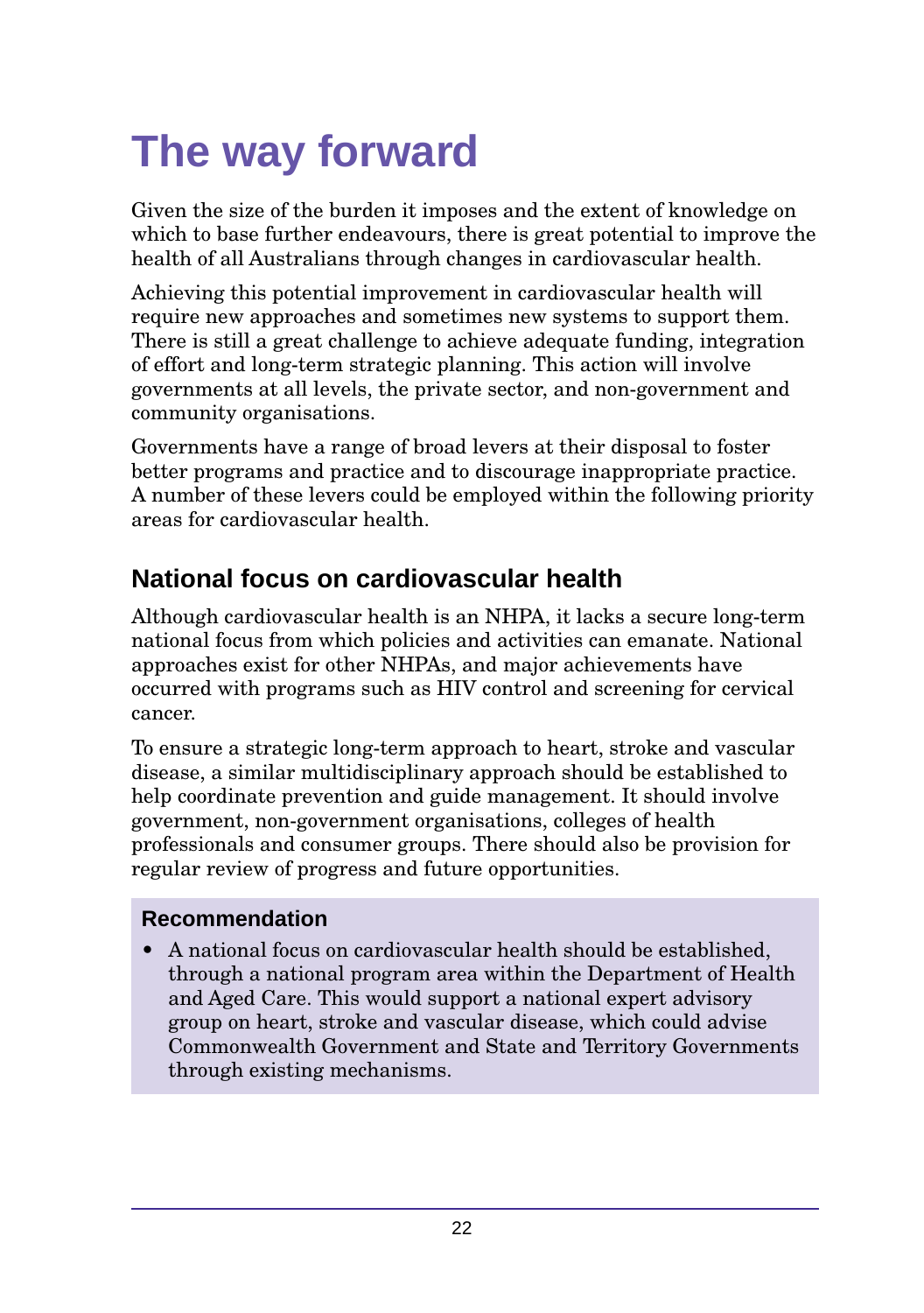# **Coordinating primary prevention**

There are already highly developed, largely evidence-based, programs to address risk factors for heart, stroke and vascular disease and other major health issues through strategies developed by governments and non-government organisations.

National action in these areas will be most effective if there is coordination across different program areas, consistent health messages and adequate funding.

The National Public Health Partnership and National Primary Prevention Strategy should contribute much to this area. Currently, there is no funding infrastructure in place to address coordination issues. However, several innovative proposals could be further explored to draw together processes and principles established under existing arrangements.

### **Recommendation**

• Approaches to primary prevention should be integrated nationally through the National Public Health Partnership and the framework for the National Primary Prevention Strategy, and resourced at the level required for effective action.

## **National mechanism for development, review and implementation of best-practice guidelines**

There is a gap between accepted best practice and usual practice in the management of patients with heart, stroke and vascular disease.

The Commonwealth is likely to maintain overall responsibility for ensuring that clinical practice guidelines are developed. However, many of the issues central to implementing change in practice are service design issues and require the involvement of State and Territory and local government and non-government groups to ensure high uptake.

### **Recommendation**

• A nationally coordinated mechanism to ensure regularly updated systematic reviews and guidelines are available should be linked to local planning and quality improvement processes for implementation.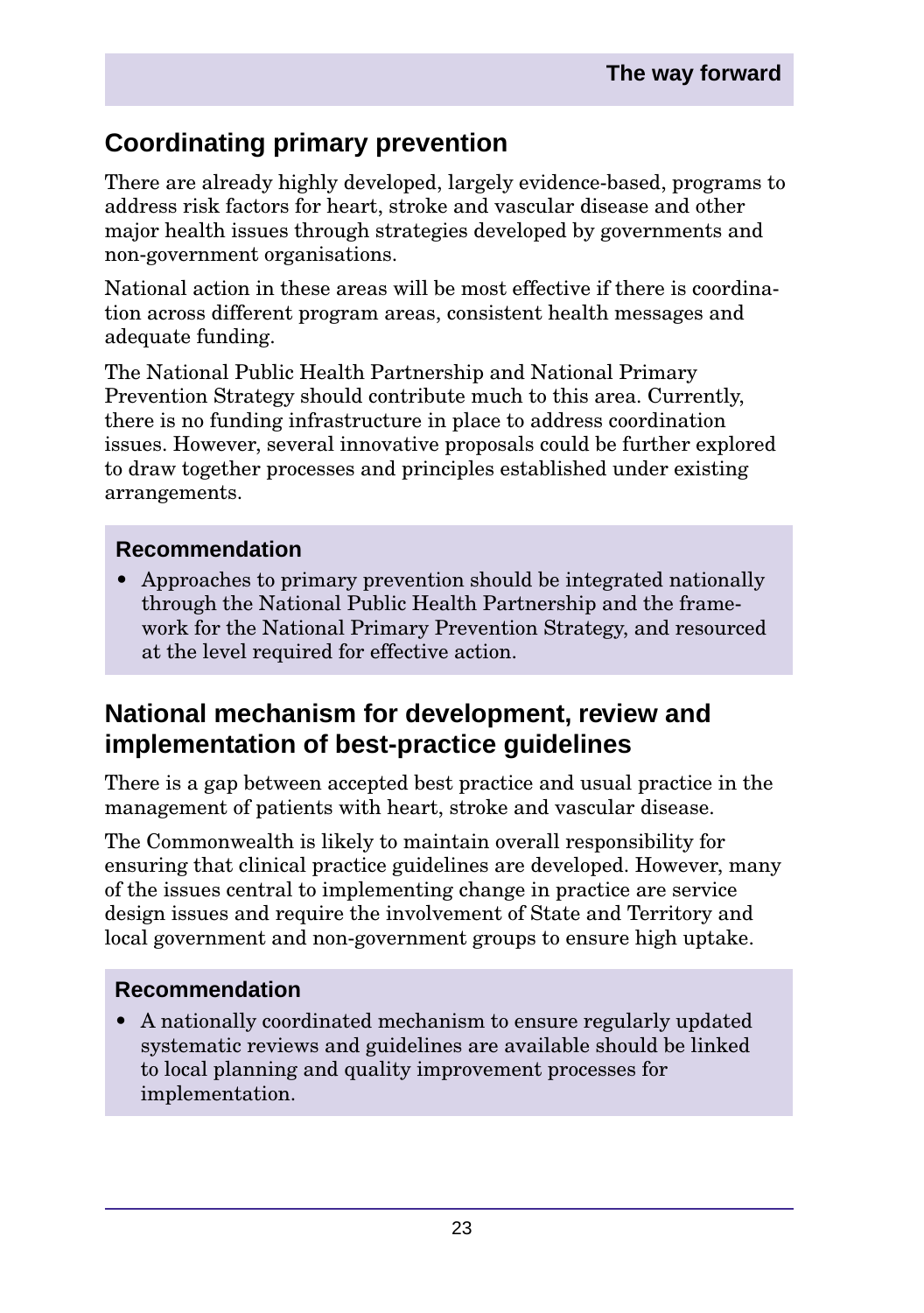# **Focus on stroke**

Stroke is a major public health problem in Australia, but the area has received less emphasis and funding than coronary heart disease. Many issues in stroke will be addressed by better coordination of preventive activities and the development, implementation and review of bestpractice guidelines. However, any national approach to cardiovascular health should include a specific focus on stroke.

#### **Recommendation**

• A national approach to cardiovascular health should include a focus on stroke, which involves all relevant stakeholders and addresses specific stroke-related issues across the continuum of care.

# **Addressing the needs of special populations**

For populations with worse cardiovascular health than the general population, it is particularly important to tackle the underlying causes of inequalities in health.

A key aim of public policy in the next millennium must be to design cross-sectoral interventions that improve the health of these populations and reduce gaps in health status. Government policy initiatives at all levels need to be examined for their likely impact on the health of disadvantaged populations.

### **Recommendation**

• There should be a strategic and coordinated approach to developing and implementing prevention programs and primary health care in special population groups, especially Indigenous populations, with sufficient funds and infrastructure for this purpose. All programs must be appropriate to local needs and conditions.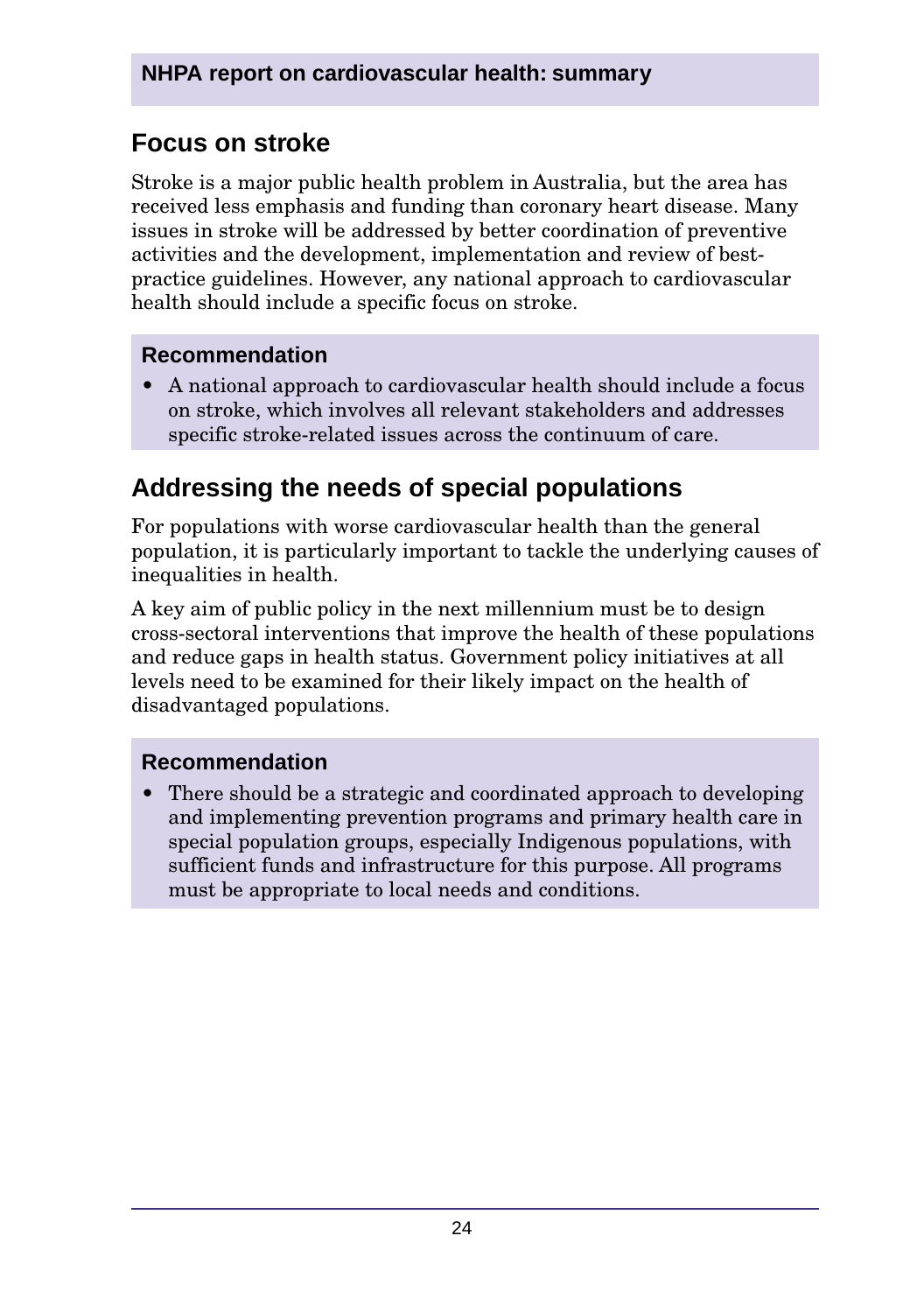# **Improving monitoring and information management**

The activities of the National Centre for Monitoring Cardiovascular Disease should be continued and expanded. There is an urgent need for a national risk factor prevalence survey which includes taking a blood sample from participants, and which collects data relevant to all NHPAs.

A range of evolving technologies should be explored for their usefulness in improving information management. These include unique patient identifiers to facilitate record linkage, increased use of computerised clinical records in general practice, and use of information technology to facilitate education of health professionals working in remote regions.

#### **Recommendation**

• There should be continued funding of the national system for monitoring cardiovascular disease, through the Australian Institute of Health and Welfare, and funds allocated for the conduct of a national risk factor prevalence survey which includes taking a blood sample from participants.